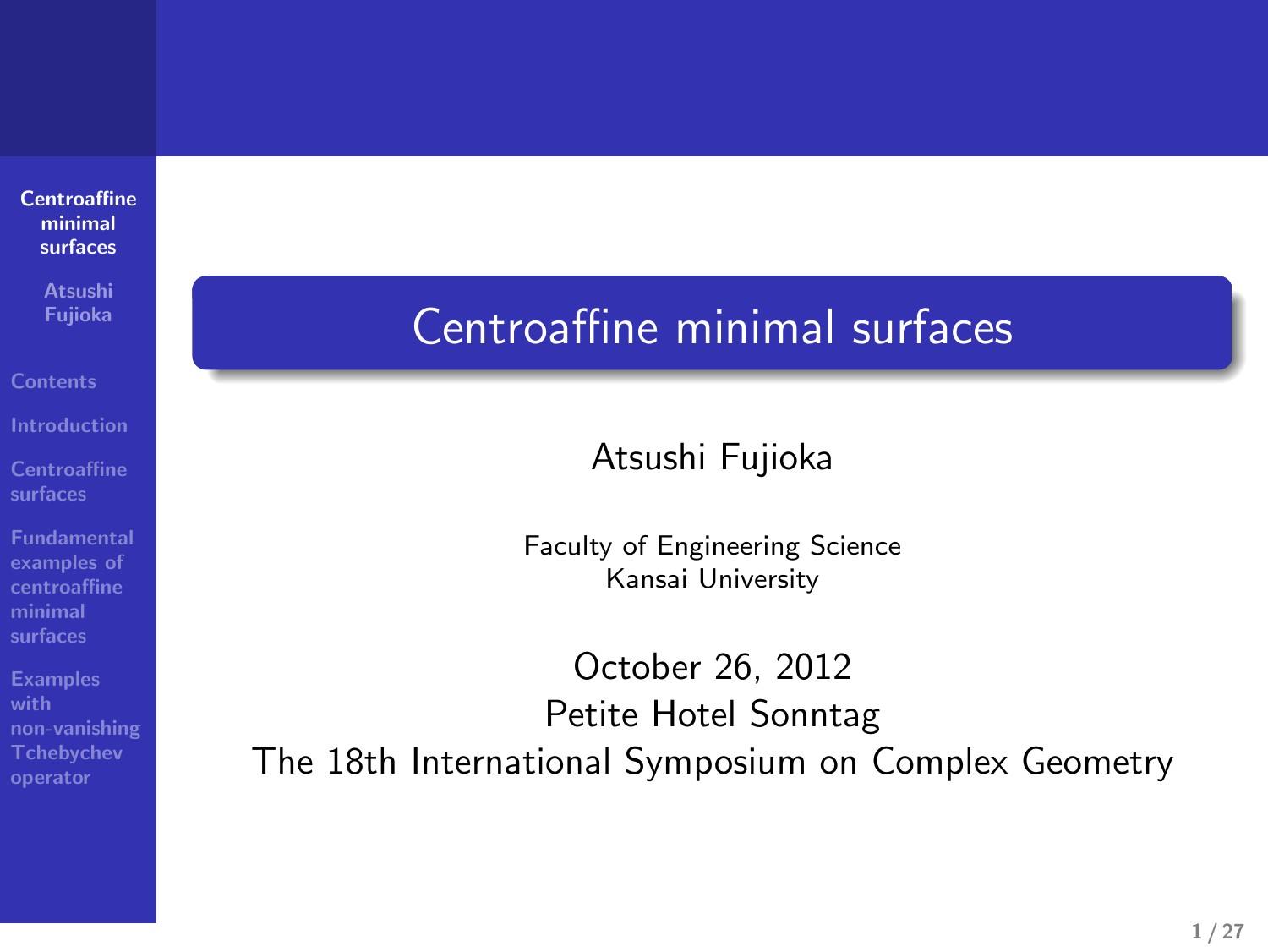# **Contents**



**Centroaffine surfaces**

. .

. .

. .

**Fundamental examples of centroaffine minimal surfaces**

**Examples with non-vanishing Tchebychev operator**

#### **1** Introduction

**2** Centroaffine surfaces

**3** Fundamental examples of centroaffine minimal surfaces

**4** Examples with non-vanishing Tchebychev operator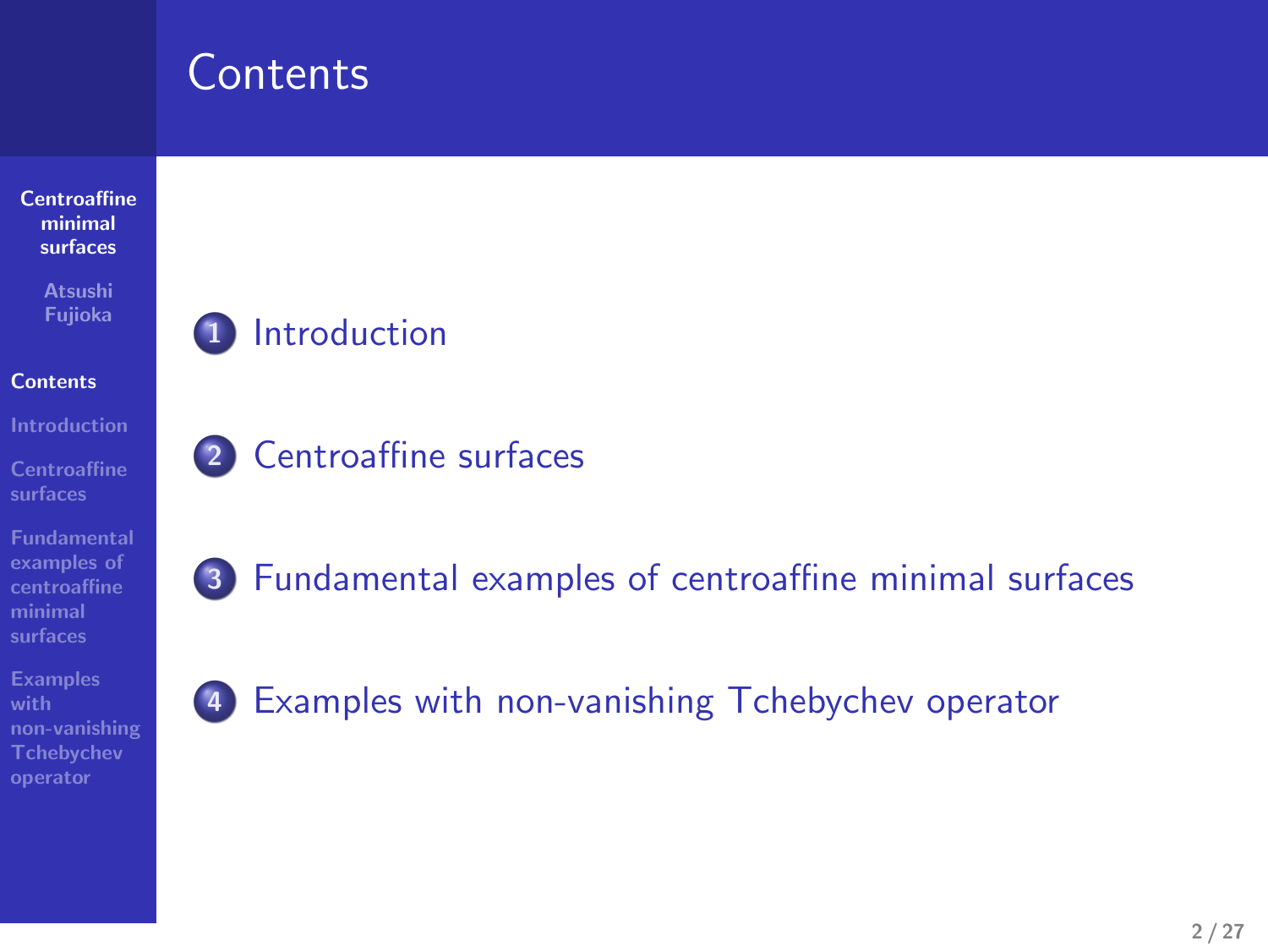# Centroaffine minimal hypersurfaces

**Centroaffine minimal surfaces**

**Atsushi Fujioka**

**Introduction**

**Centroaffine surfaces Fundamental examples of centroaffine minimal surfaces**

**Examples with non-vanishing Tchebychev operator** Centroaffine minimal hypersurfaces:

- *◦* Hypersurfaces in the Euclidean space
- *◦* Objects in centroaffine differential geometry

Study properties of submanifolds which are invariant under the affine transformations fixing the origin. (centroaffine transformations)

*↑*

- *◦* Defined for non-degenerate centroaffine hypersurfaces
- *◦* Extremals for the area integral of the centroaffine metric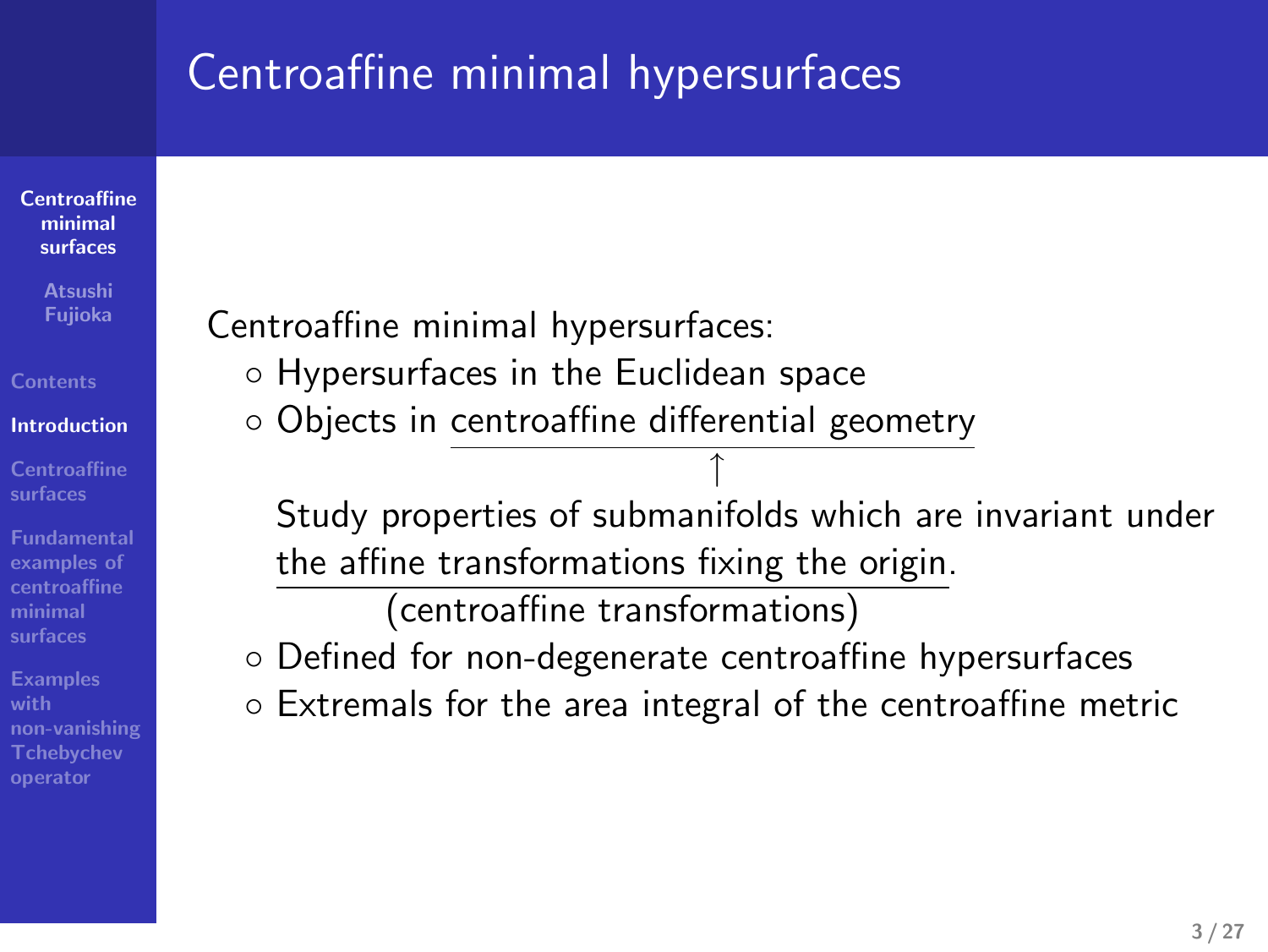# Background

- **Centroaffine minimal surfaces**
- **Atsushi Fujioka**
- 
- **Introduction Centroaffine surfaces**
- **examples of centroaffine minimal surfaces**
- **Examples with**
- **non-vanishing Tchebychev operator**
- *◦* 1994 C. P. Wang: Definition of centroaffine minimal hypersurfaces
- *◦* Proper affine hyperspheres centered at the origin are centroaffine minimal.
- *◦* Only a few essentially new examples are known even if the case of surfaces.
- *◦* The integrability conditions for centroaffine minimal surfaces include Tzitzéica equation:

$$
(\log \psi)_{\mathsf{x}\mathsf{y}} = -\psi - \frac{1}{\psi^2}
$$

*◦* 2000 W. Schief: A generalization and a discretization of Tzitzéica transformation for proper affine spheres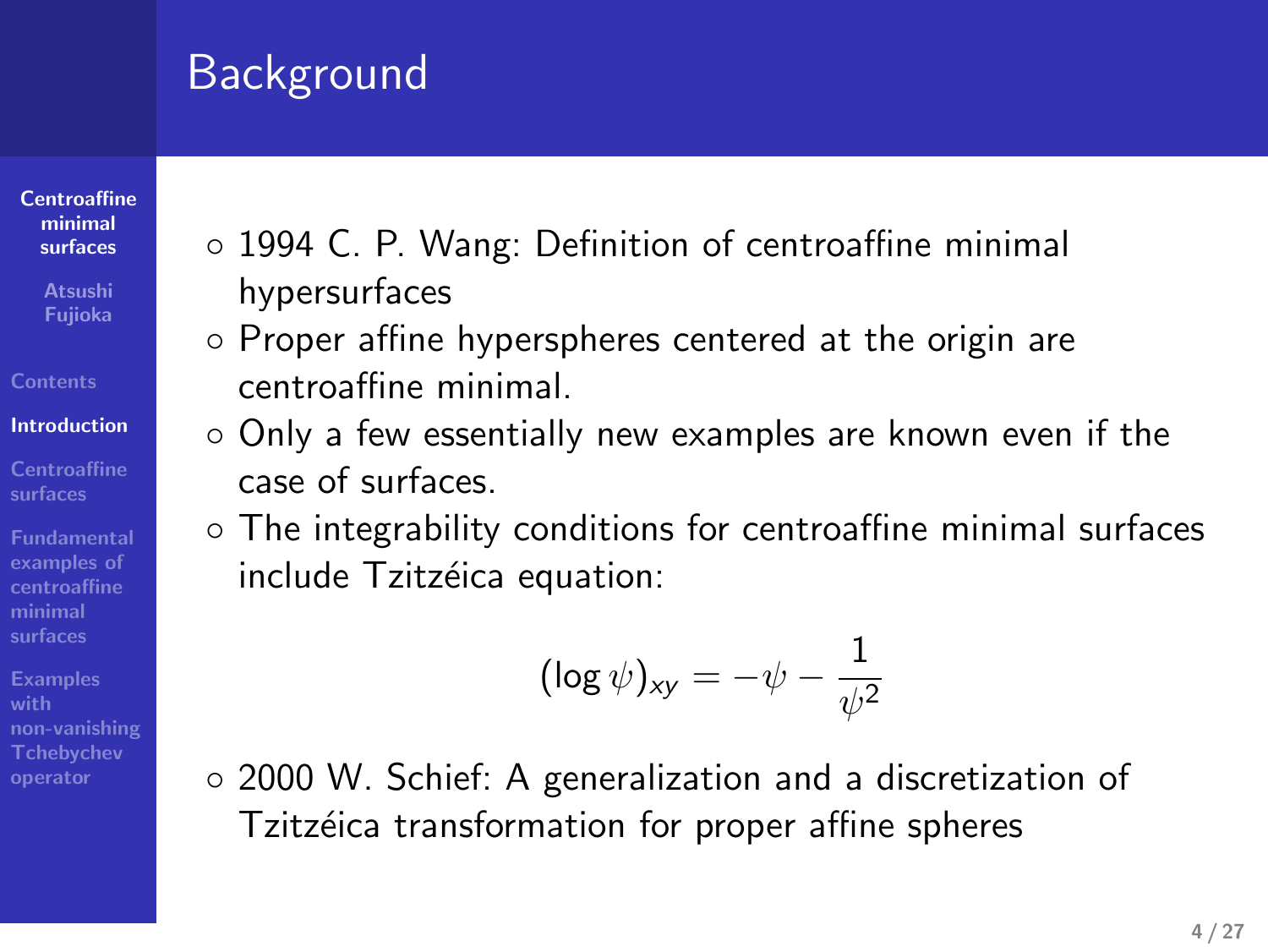# Review of Euclidean differential geometry

**Centroaffine minimal surfaces**

**Centroaffine surfaces**

**examples of centroaffine minimal surfaces**

**Examples with non-vanishing Tchebychev operator**

**Atsushi Fujioka**

Euclidean differential geometry: Study properties of submanifolds in **R***<sup>n</sup>* which are invariant under the Euclidean motions. cometry<br>perties of sub-<br>the Euclidean<br>3. Review of Euclidean differential geometry<br>Buildean differential geometry<br>Buildean differential geometry, Study prosecties of sub-<br>mations.<br>In the following, we consider surfaces in R<sup>1</sup>.<br>Causs ro-mula

In the following, we consider surfaces in **R**

Review of Euclidean differential geometry<br>
backless differential geometry Staty properties of sub-<br>
motivide in R<sup>e</sup> which are invariant and the backless<br>
in the following occurrent and the backless<br>
of the following cons f : D → **R**<sup>3</sup>: a surface<br>
(x<sub>1</sub>, x<sub>2</sub>): local coordinates<br>
(, ): the standard inner product on **R**<sup>3</sup><br>
n: the unit normal vector field<br>
⇒ Gauss formula:<br>  $f_{x_ix_j} = \Gamma_{ij}^1 f_{x_1} + \Gamma_{ij}^2 f_{x_2} + \langle f_{x_ix_j}, n \rangle n$  (i, j = 1, 2)  $f: D \to \mathbf{R}^3$ : a surface  $(x_1, x_2)$ : local coordinates  $\langle$  ,  $\rangle$ : the standard inner product on  $\mathsf{R}^3$ *n*: the unit normal vector field =*⇒* Gauss formula:

$$
f_{x_ix_j} = \Gamma_{ij}^1 f_{x_1} + \Gamma_{ij}^2 f_{x_2} + \langle f_{x_ix_j}, n \rangle n \quad (i, j = 1, 2)
$$
 (1)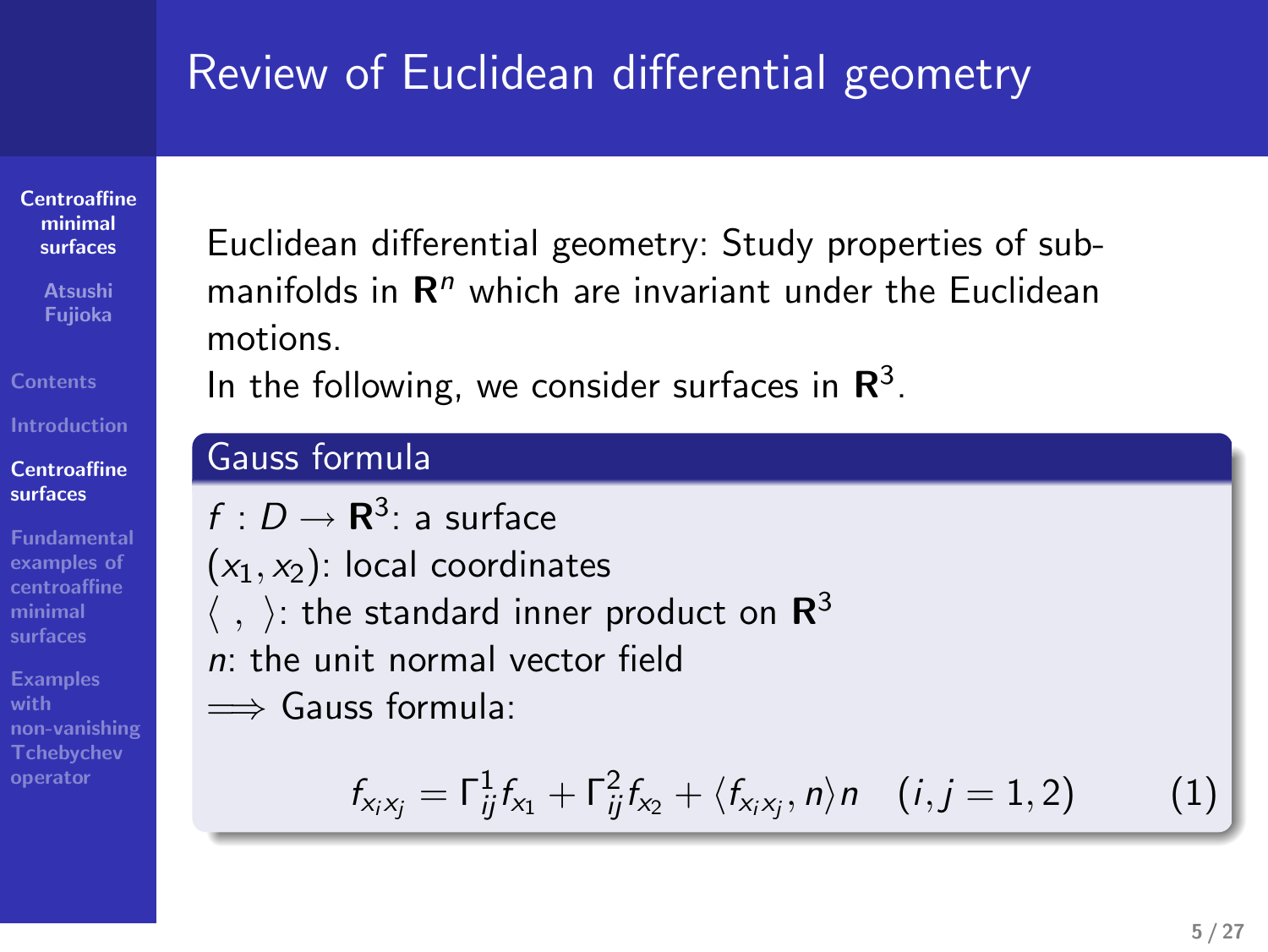# Definition of centroaffine surfaces

**Centroaffine minimal surfaces**

**Atsushi Fujioka**

**Centroaffine surfaces**

**Fundamental examples of centroaffine minimal surfaces**

**Examples with non-vanishing Tchebychev operator**

$$
f: D \to \mathbf{R}^3
$$
: a surface  

$$
f:
$$

**Definition** 

*m* def

*f* : transversal to the tangent plane

*f* : a centroaffine surface

#### Gauss formula

 $f:D\to{\bf R}^3$ : a centroaffine surface (*x*1*, x*2): local coordinates

$$
f_{x_i x_j} = \tilde{\mathsf{f}}_{ij}^1 f_{x_1} + \tilde{\mathsf{f}}_{ij}^2 f_{x_2} - h(\partial_{x_i}, \partial_{x_j}) f \quad (i, j = 1, 2) \tag{2}
$$

.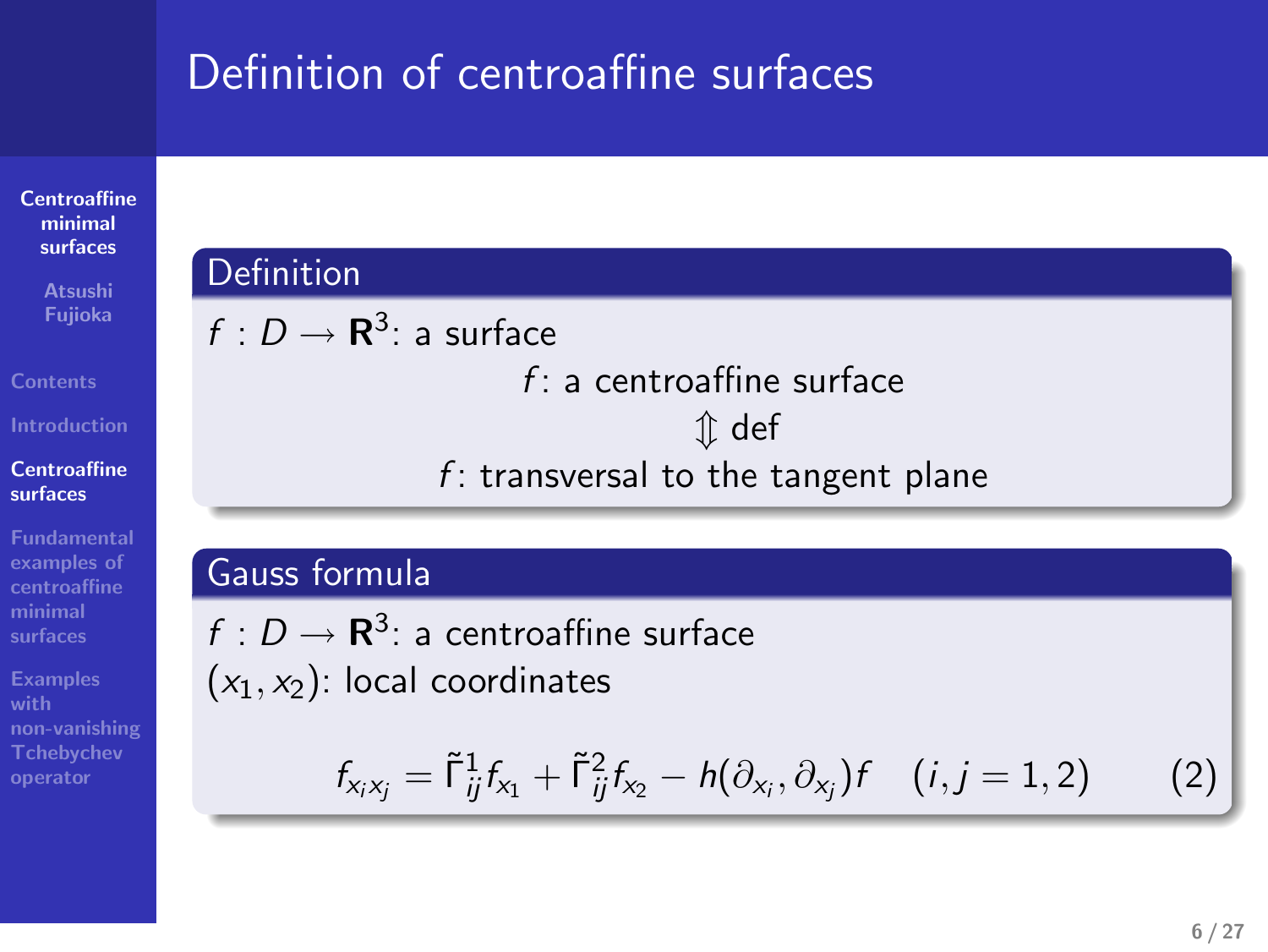# Centroaffine metric

**Centroaffine minimal surfaces**

**Atsushi Fujioka**

**Centroaffine surfaces**

**Fundamental examples of centroaffine minimal surfaces**

**Examples with non-vanishing Tchebychev operator** The symmetric (0*,* 2)-tensor field *h* in Gauss formula (2) is called the centroaffine metric.

#### Definition

 $f: D \to \mathbf{R}^3$ : a centroaffine surface *f* : non-degenerate (resp. definite, indefinite) *m* def *h*: non-degenerate (resp. definite, indefinite)

#### Proposition

 $f:D\to{\bf R}^3$ : a centroaffine surface *f* : definite (resp. indefinite) *m* The Euclidean Gaussian curvature: positive (resp. negative)

.. .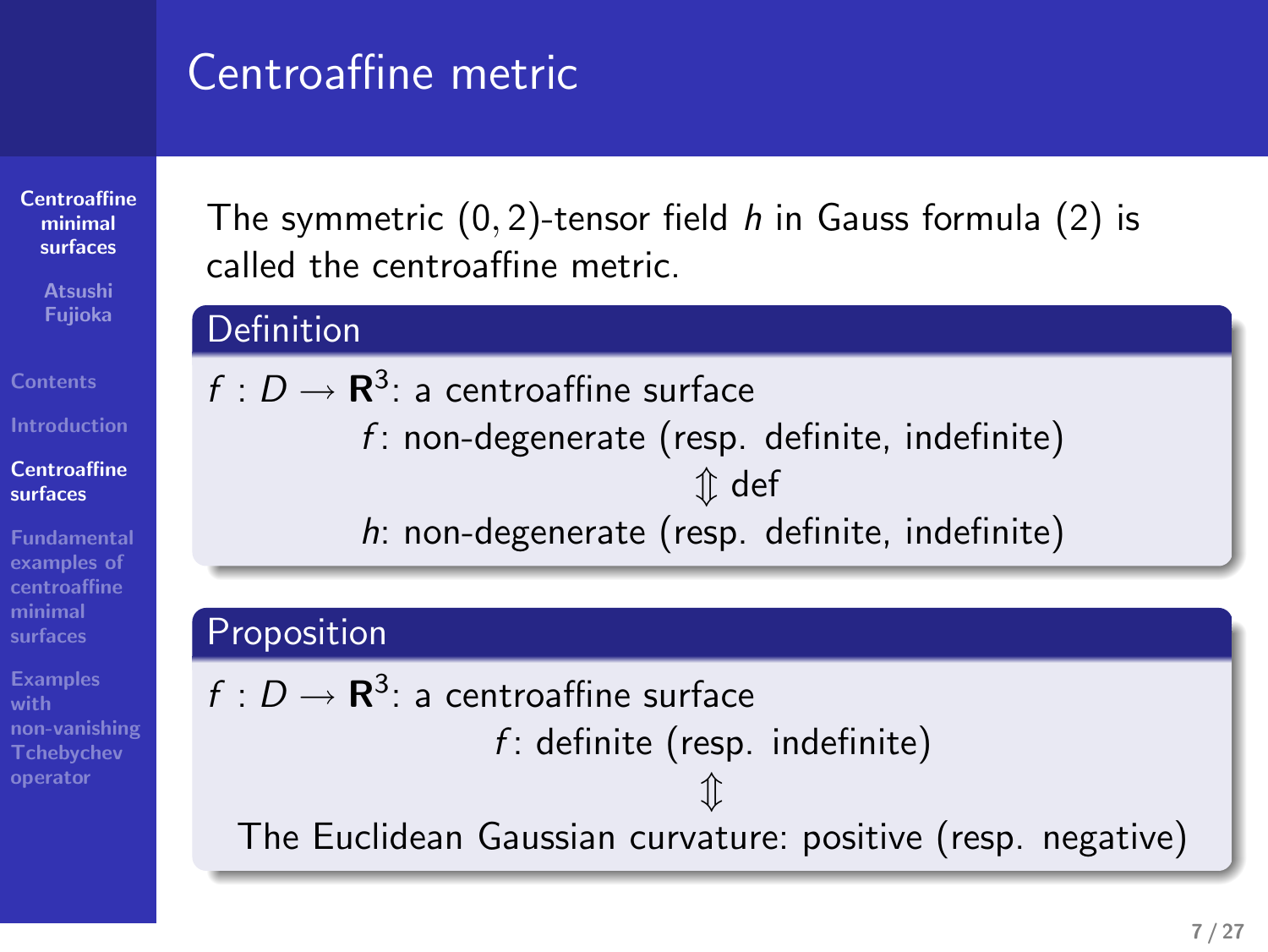# Proof of Proposition

Recall two kinds of Gauss formula:

# **Centroaffine minimal surfaces**

**Atsushi Fujioka**

Proof

From (1) and (2)

**Centroaffine surfaces**

**Fundamental examples of centroaffine minimal surfaces**

**Examples with non-vanishing Tchebychev operator**

 $\langle f_{x_i x_j}, n \rangle = -h(\partial_{x_i}, \partial_{x_j}) \langle f, n \rangle$ 

 $f_{x_i x_j} = \tilde{\Gamma}_{ij}^1 f_{x_1} + \tilde{\Gamma}_{ij}^2 f_{x_2} - h(\partial_{x_i}, \partial_{x_j})$ 

 $f_{x_i x_j} = \Gamma_{ij}^1 f_{x_1} + \Gamma_{ij}^2 f_{x_2} + \langle f_{x_i x_j}, n \rangle n$  (1)

)*f* (2)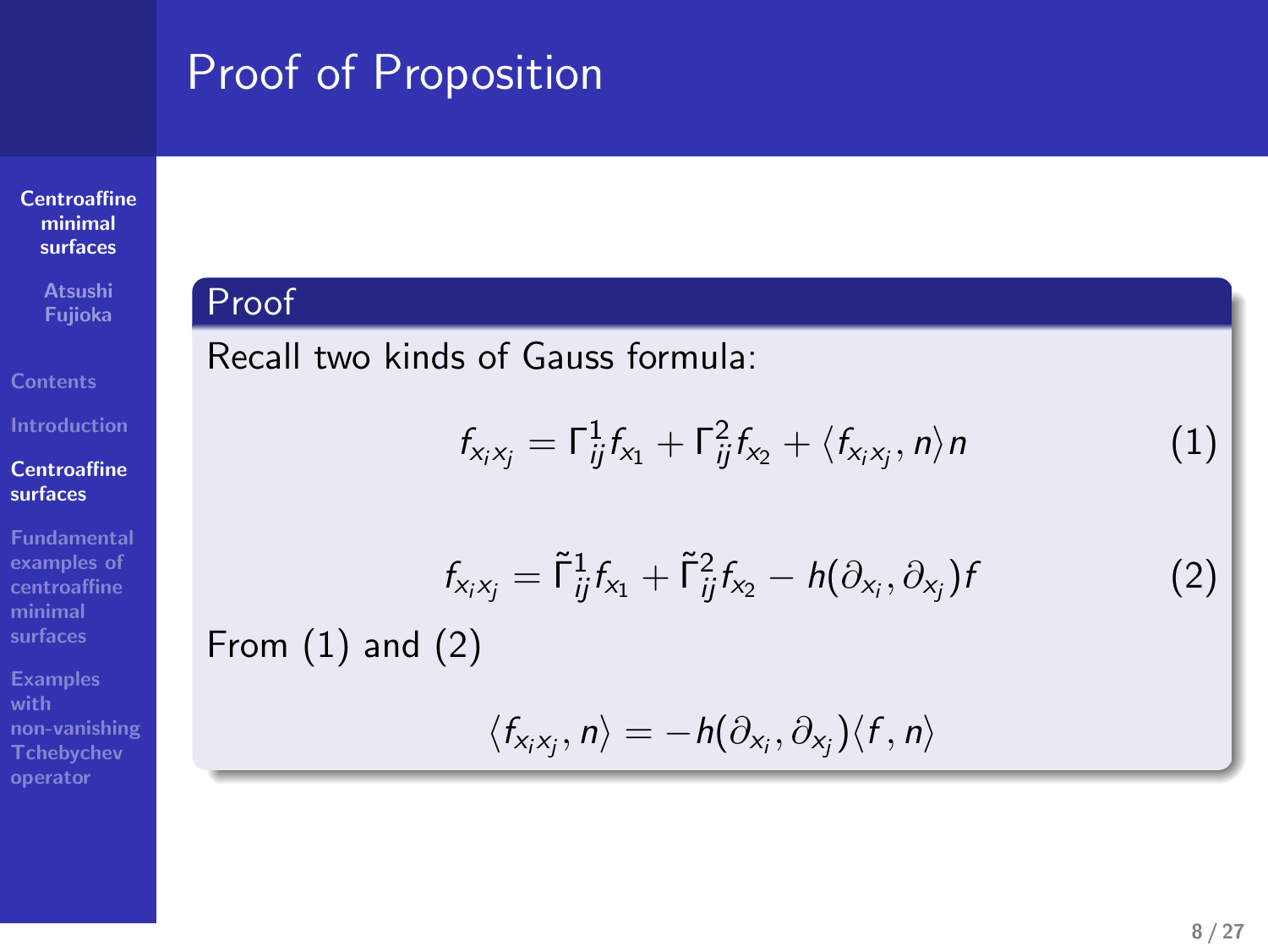# **Notations**

**Centroaffine minimal surfaces**

**Atsushi Fujioka**

**Centroaffine surfaces Fundamental examples of centroaffine minimal surfaces**

**Examples with non-vanishing Tchebychev operator**

For simplicity, we consider indefinite case.

 $f: D \to \mathbf{R}^3$ : an indefinite centroaffine surface

*K*: the Euclidean Gaussian curvature *<* 0

(*x, y*): asymptotic line coordinates

$$
\psi:=\mathsf{h}(\partial_{\mathsf{x}},\partial_{\mathsf{y}})
$$

*d*: the signed distance from the origin to the tangent plane

$$
\rho := -\frac{1}{4} \log \left( -\frac{K}{d^4} \right)
$$
\n
$$
\alpha := \psi \det \left( \begin{array}{c} f \\ f_{\mathsf{x}} \\ f_{\mathsf{x}\mathsf{x}} \end{array} \right) \Big/ \det \left( \begin{array}{c} f \\ f_{\mathsf{x}} \\ f_{\mathsf{y}} \end{array} \right)
$$
\n
$$
\beta := \psi \det \left( \begin{array}{c} f \\ f_{\mathsf{y}} \\ f_{\mathsf{y}\mathsf{y}} \end{array} \right) \Big/ \det \left( \begin{array}{c} f \\ f_{\mathsf{y}} \\ f_{\mathsf{x}} \end{array} \right)
$$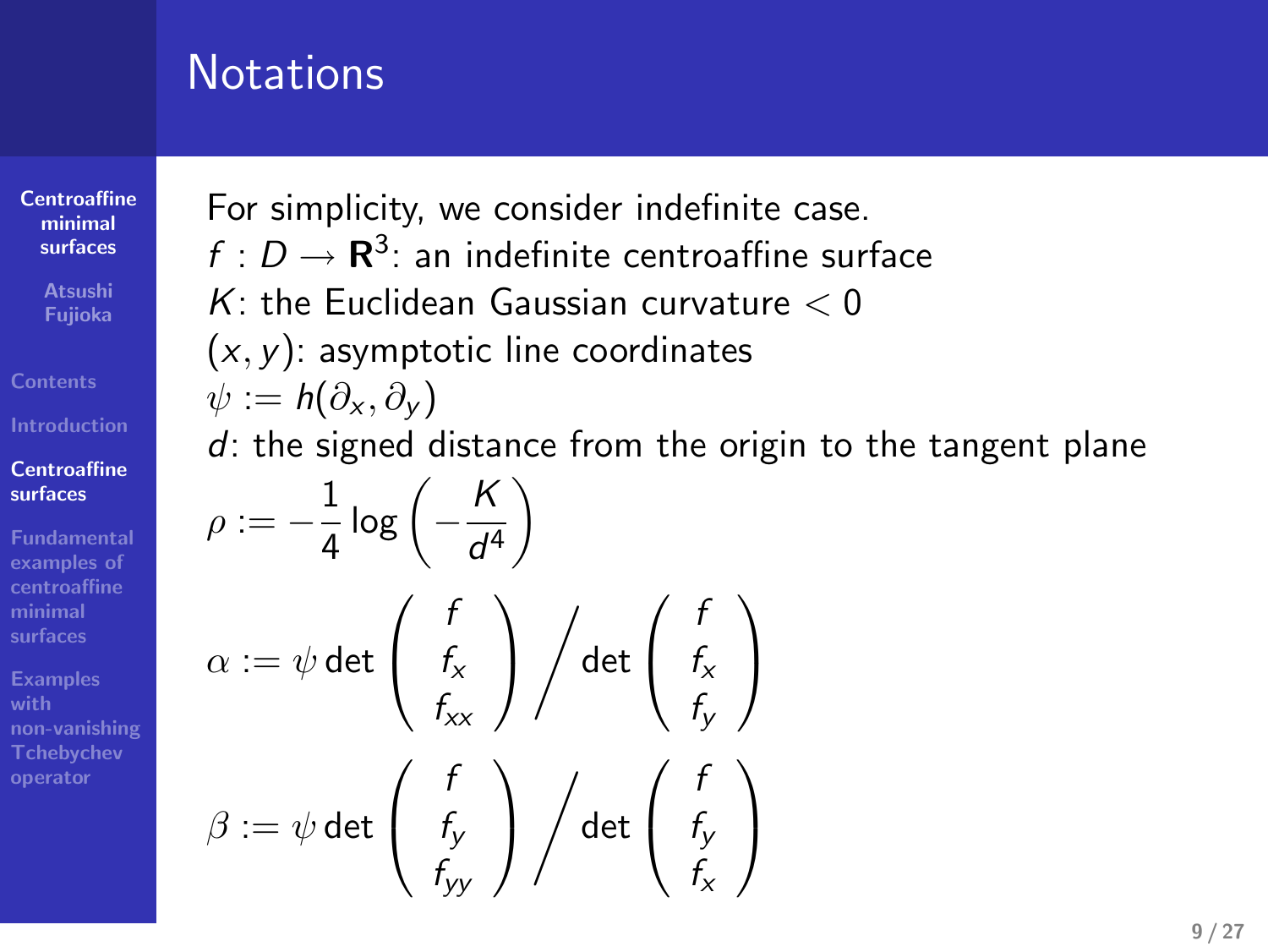# Gauss formula in asymptotic line coordinates . Sauss formula in asymptotic line coordinates<br>Gauss formula<br>Gauss formula Gauss formula in asymptotic line coordinates<br>Cause formula<br> $\frac{1}{2}$ <br> $\frac{1}{2}$ Sauss formula in asymptotic line coordinates<br>
Cours termula<br>  $\begin{cases} \epsilon_0 = \left(\frac{\psi_0}{\psi} + \rho_0\right) \delta + \frac{\rho}{\psi} \epsilon_0 \\ \epsilon_0 = \left(\frac{\psi_0}{\psi} + \rho_0\right) \delta + \frac{\rho}{\psi} \epsilon_0 \\ \epsilon_0 = \left(\frac{\psi_0}{\psi} + \rho_0\right) \delta + \frac{\mu}{\psi} \epsilon_0 \end{cases}$ Gauss formula in asymptotic line coordinates<br>  $\begin{cases}\n\frac{G_{\text{FUV}}}{\sqrt{G_{\text{FUV}}}}\sin \theta_{\text{FUV}} & \text{if } G_{\text{FUV}} = \frac{1}{2} \sqrt{\frac{1}{2}} \cos \theta_{\text{FUV}} & \text{if } G_{\text{FUV}} = \frac{1}{2} \sqrt{\frac{1}{2}} \cos \theta_{\text{FUV}} & \text{if } G_{\text{FUV}} = \frac{1}{2} \sqrt{\frac{1}{2}} \cos \theta_{\text{FUV}} & \text{if } G$

 $\begin{cases} f_{xx} = \left(\frac{\psi_x}{\psi} + \rho_x\right) f_x + \frac{\alpha}{\psi} f_y \\ f_{xy} = -\psi f + \rho_y f_x + \rho_x f_y \\ f_{yy} = \left(\frac{\psi_y}{\psi} + \rho_y\right) f_y + \frac{\beta}{\psi} f_x \end{cases}$ <br>Proof

*K*<sub>y</sub>, Γ<sub>12</sub></sub> =  $-\frac{1}{4}$ *K*<sub>x</sub><br>*K* 

*K*

 $\Gamma^1_{12}=-\frac{1}{4}\frac{K_y}{K}$ 

# **Centroaffine minimal surfaces**

**Atsushi Fujioka**

**Introduction**

**Centroaffine surfaces**

**Fundamental examples of centroaffine minimal surfaces**

**Examples with non-vanishing Tchebychev operator**

etc.

Use

(3) .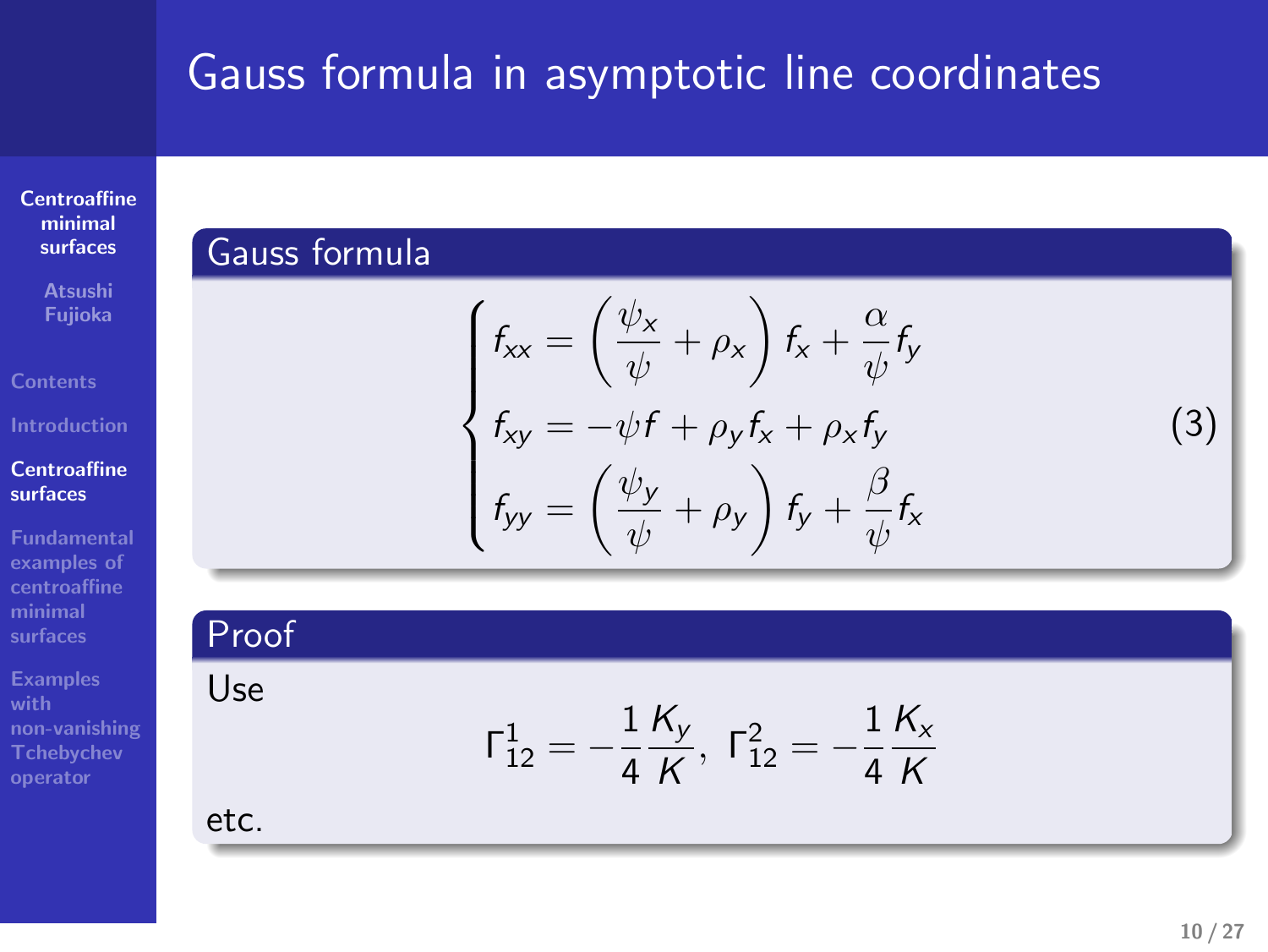# Integrability conditions

# **Centroaffine minimal surfaces**

**Atsushi Fujioka**

**Centroaffine surfaces**

**Fundamental examples of centroaffine minimal surfaces**

**Examples with non-vanishing Tchebychev operator**

# **Proposition**

The integrability conditions for Gauss formula (3) are

$$
\begin{cases}\n(\log |\psi|)_{xy} = -\psi - \frac{\alpha \beta}{\psi^2} + \rho_x \rho_y \\
\alpha_y + \rho_x \psi_x = \rho_{xx} \psi \\
\beta_x + \rho_y \psi_y = \rho_{yy} \psi\n\end{cases}
$$
\n(4)

If  $\rho$  is constant and  $\alpha, \beta \neq 0$ , changing the coordinates, if necessary, we obtain Tzitzéica equation:

.. .

$$
(\log \psi)_{\mathsf{x}\mathsf{y}} = -\psi - \frac{1}{\psi^2}
$$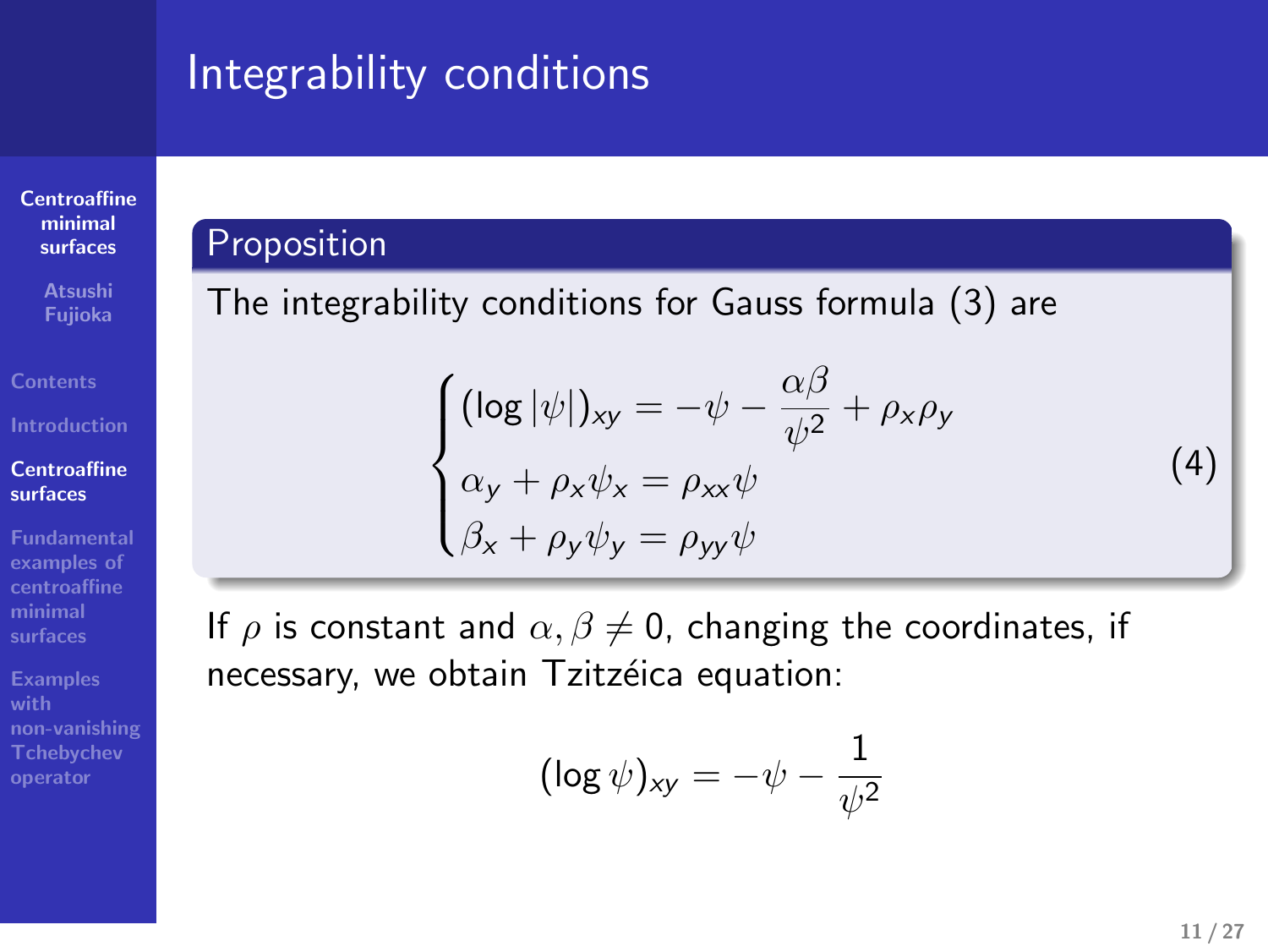### Centroaffine scalar curvature

 $f: D \to \mathbf{R}^3$ : an indefinite centroaffine surface

(*x, y*): asymptotic line coordinates

*κ*: the scalar curvature of the centroaffine metric *h* (the centroaffine scalar curvature)

$$
\kappa = -\frac{(\log |\psi|)_{xy}}{\psi} \quad (\psi = h(\partial_x, \partial_y))
$$

If *f* is flat, i.e.,  $\kappa = 0$ , we may assume that  $\psi = 1$ =*⇒* The integrability conditions (4) are equivalent to equation of associativity in topological field theory:

$$
g_{xxx}g_{yyy}-g_{xxy}g_{xyy}+1=0,
$$
 (5)

where

**Centroaffine minimal surfaces**

**Atsushi Fujioka**

**Centroaffine surfaces**

**examples of centroaffine minimal surfaces**

**Examples with non-vanishing Tchebychev operator**

$$
\rho = g_{xy}, \ \alpha = g_{xxx}, \ \beta = g_{yyy}.
$$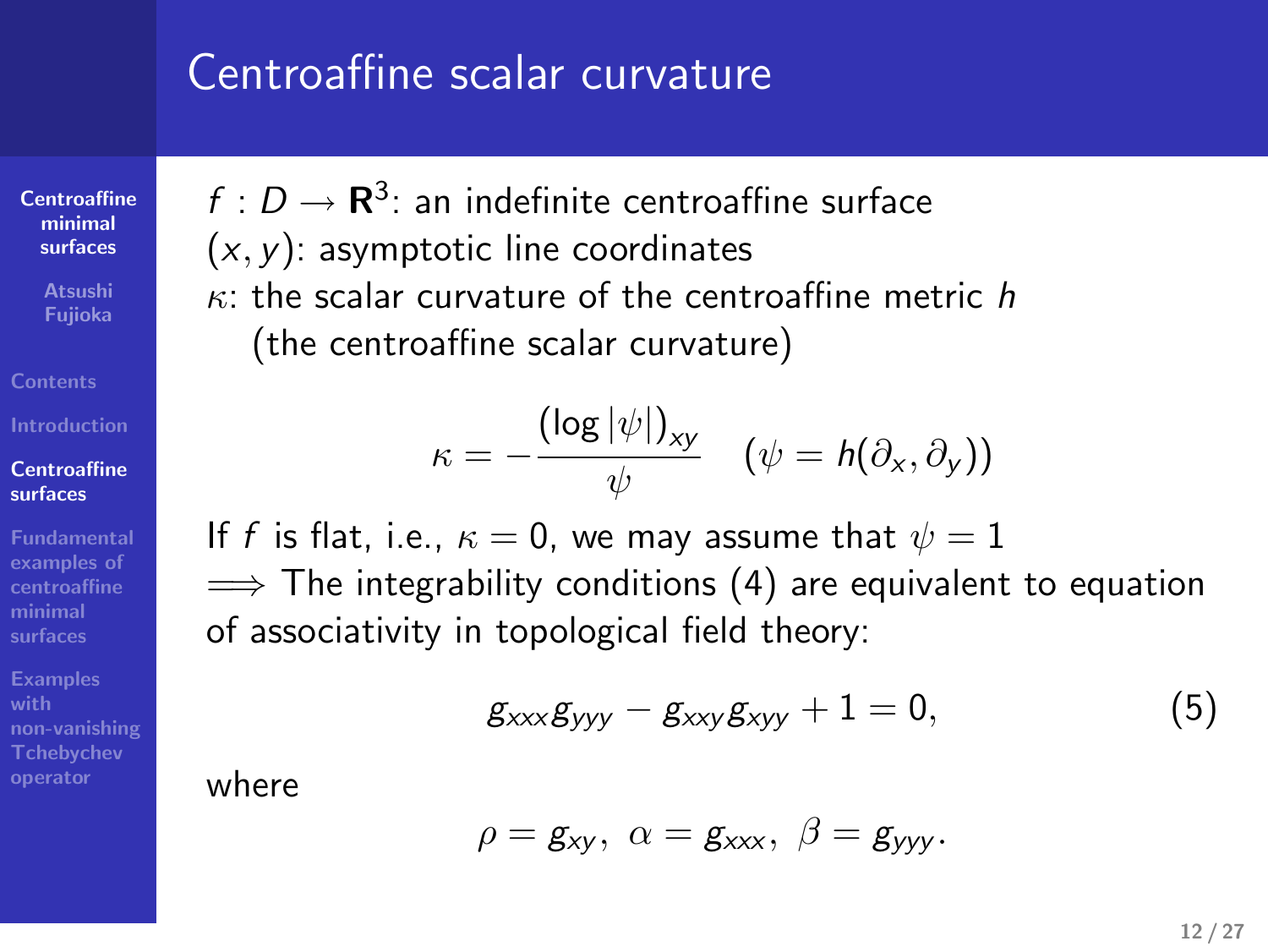# Centroaffine Tchebychev vector field and centroaffine Tchebychev operator

**Centroaffine minimal surfaces Atsushi Fujioka**

**Contents**

**Centroaffine surfaces Fundamental examples of centroaffine minimal surfaces**

**Examples with non-vanishing Tchebychev operator**  $f:D\to{\bf R}^3$ : a non-degenerate centroaffine surface  $\tilde{\nabla}$ : the connection induced by the centroaffine surface *f* (The corresponding Christoffel symbols are Γ˜*<sup>k</sup> ij* in (2).) *∇<sup>h</sup>* : the Levi-Civita connection for the centroaffine metric *h*  $C := \tilde{\nabla} - \nabla^h$ : the difference tensor  $T := \frac{1}{2}$  $\frac{1}{2}$ tr<sub>h</sub>*C*: the centroaffine Tchebychev vector field

$$
h_{ij} := h(\partial_{x_i}, \partial_{x_j}), \ (h^{ij}) := (h_{ij})^{-1}, \ C_{ij}^k \partial_{x_k} := C(\partial_{x_i}, \partial_{x_j})
$$

$$
\text{tr}_h C := h^{ij} C_{ij}^k \partial_{x_k}
$$

*∇hT*: the centroaffine Tchebychev operator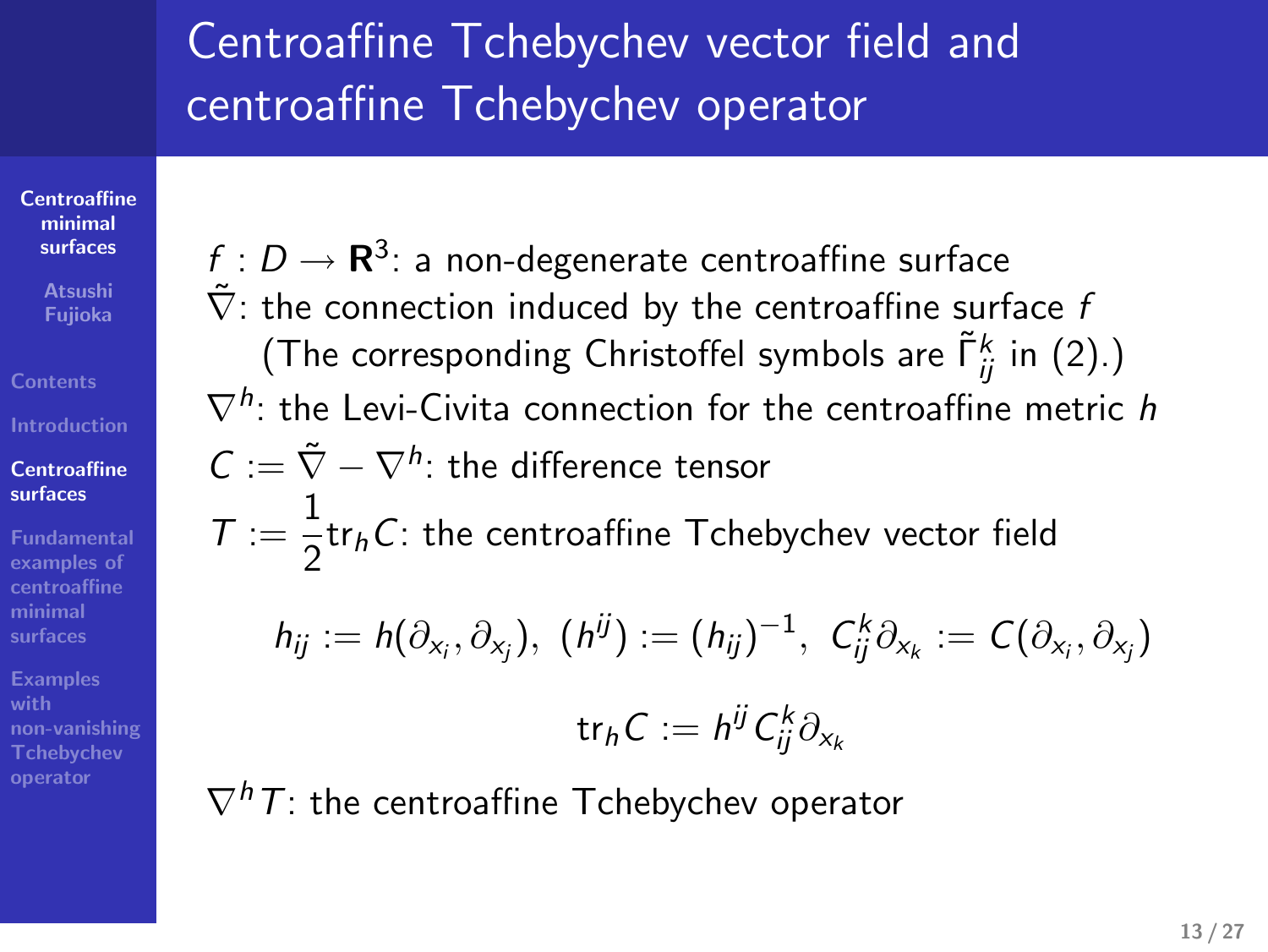# Definition of centroaffine minimal surfaces

**Centroaffine minimal surfaces**

**Atsushi Fujioka**

**Centroaffine surfaces**

**Fundamental examples of centroaffine minimal surfaces**

**Examples with non-vanishing Tchebychev operator** Centroaffine minimal surfaces: Extremals for the area integral of the centroaffine metric

 $f: D \to \mathbf{R}^3$ : an indefinite centroaffine surface

(*x, y*): asymptotic line coordinates

$$
\rho = -\frac{1}{4} \log \left( -\frac{K}{d^4} \right)
$$

*∇hT*: the centroaffine Tchebychev operator

#### Proposition

*f* : centroaffine minimal  $\iff \rho_{xy} = 0$ 

*⇐⇒* tr*∇hT* = 0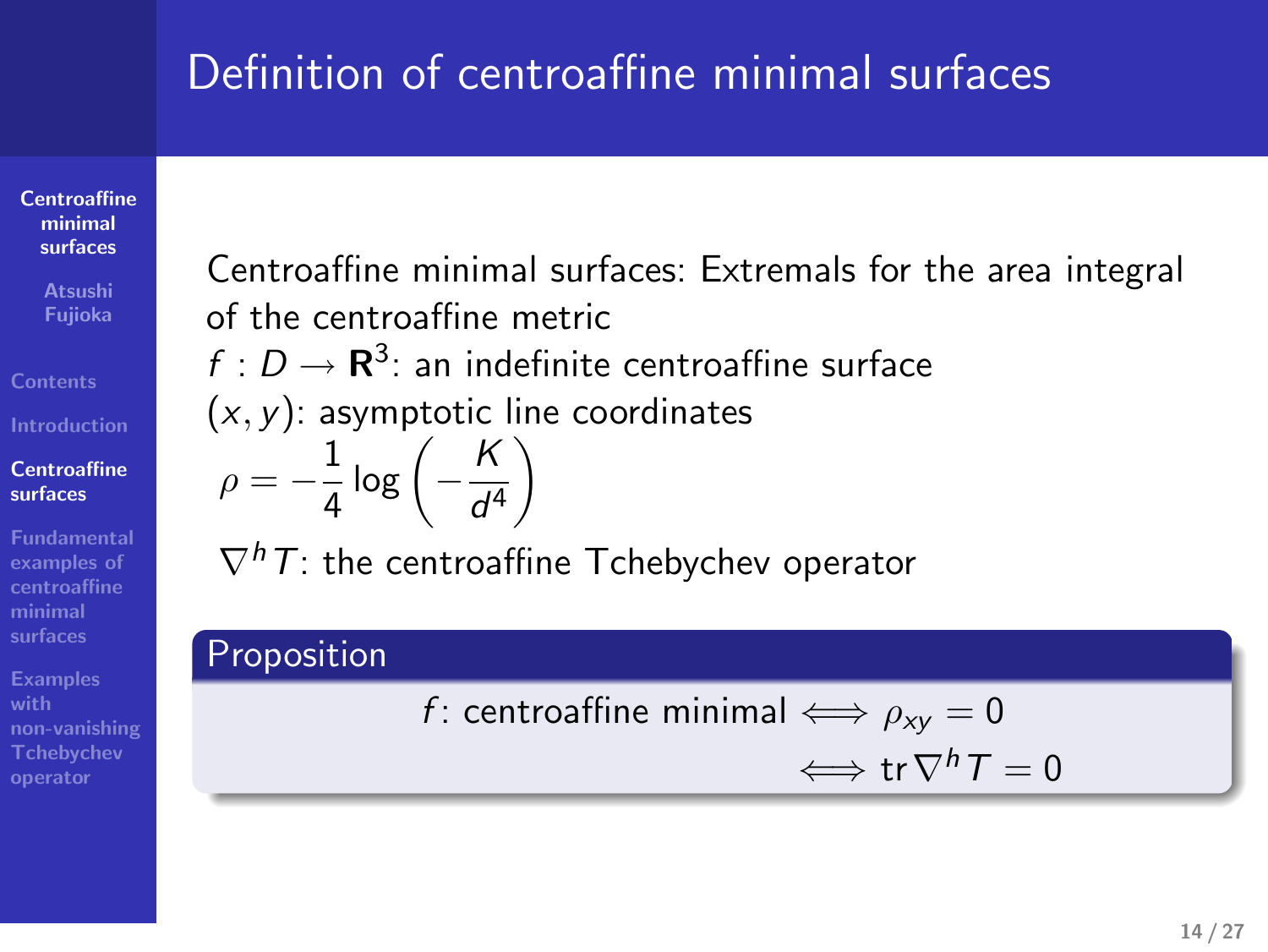# **Quadrics**

**Centroaffine minimal surfaces**

**Atsushi Fujioka**

**Centroaffine surfaces**

**Fundamental examples of centroaffine minimal surfaces**

**Examples with non-vanishing Tchebychev operator**

#### Ellipsoids centered at the origin Hyperboloids of one sheet centered at the origin Hyperboloids of two sheets centered at the origin

=*⇒ T* = 0 Elliptic paraboloids removing the vertex which is the origin

Hyperbolic paraboloids removing the saddle point which is the origin  $\implies$   $\overline{T} \neq 0$ ,  $\nabla^h T = 0$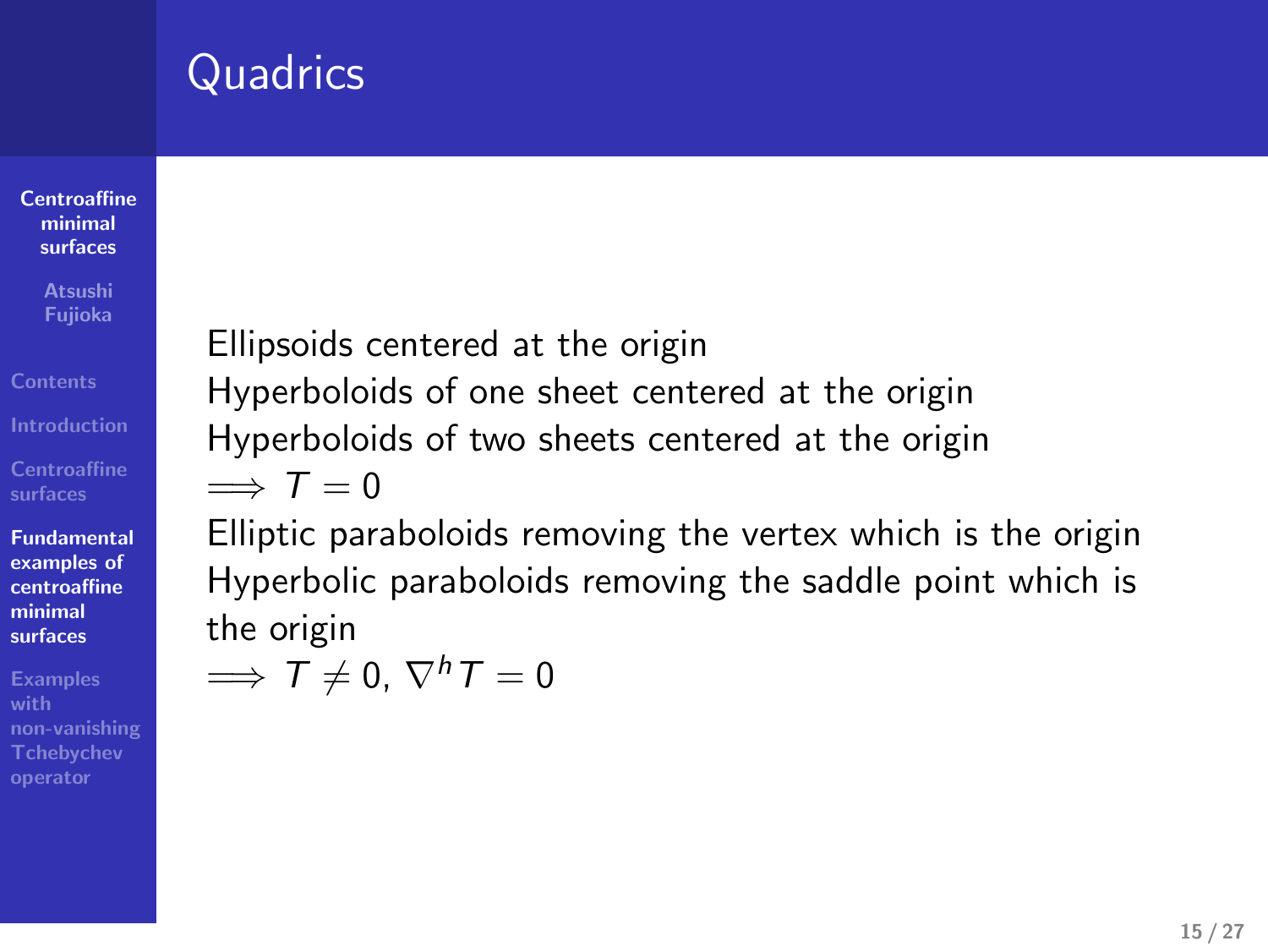# Proper affine spheres

**Centroaffine minimal surfaces**

**Atsushi Fujioka**

**Centroaffine surfaces Fundamental examples of centroaffine minimal**

**surfaces Examples with**

**non-vanishing Tchebychev operator**

Proper affine spheres: Blaschke surfaces whose affine shape operator is a non-zero scalar operator

The center: The point where the affine normals of proper affine spheres meet

 $f:D\to{\bf R}^3$ : a non-degenerate centroaffine surface

$$
\rho:=-\frac{1}{4}\log\frac{|{\mathcal K}|}{d^4}
$$

*T*: the centroaffine Tchebychev vector field

#### Proposition

*f* : a proper affine sphere centered at the origin  $\iff$   $\rho$ : constant

 $\Longleftrightarrow$  *T* = 0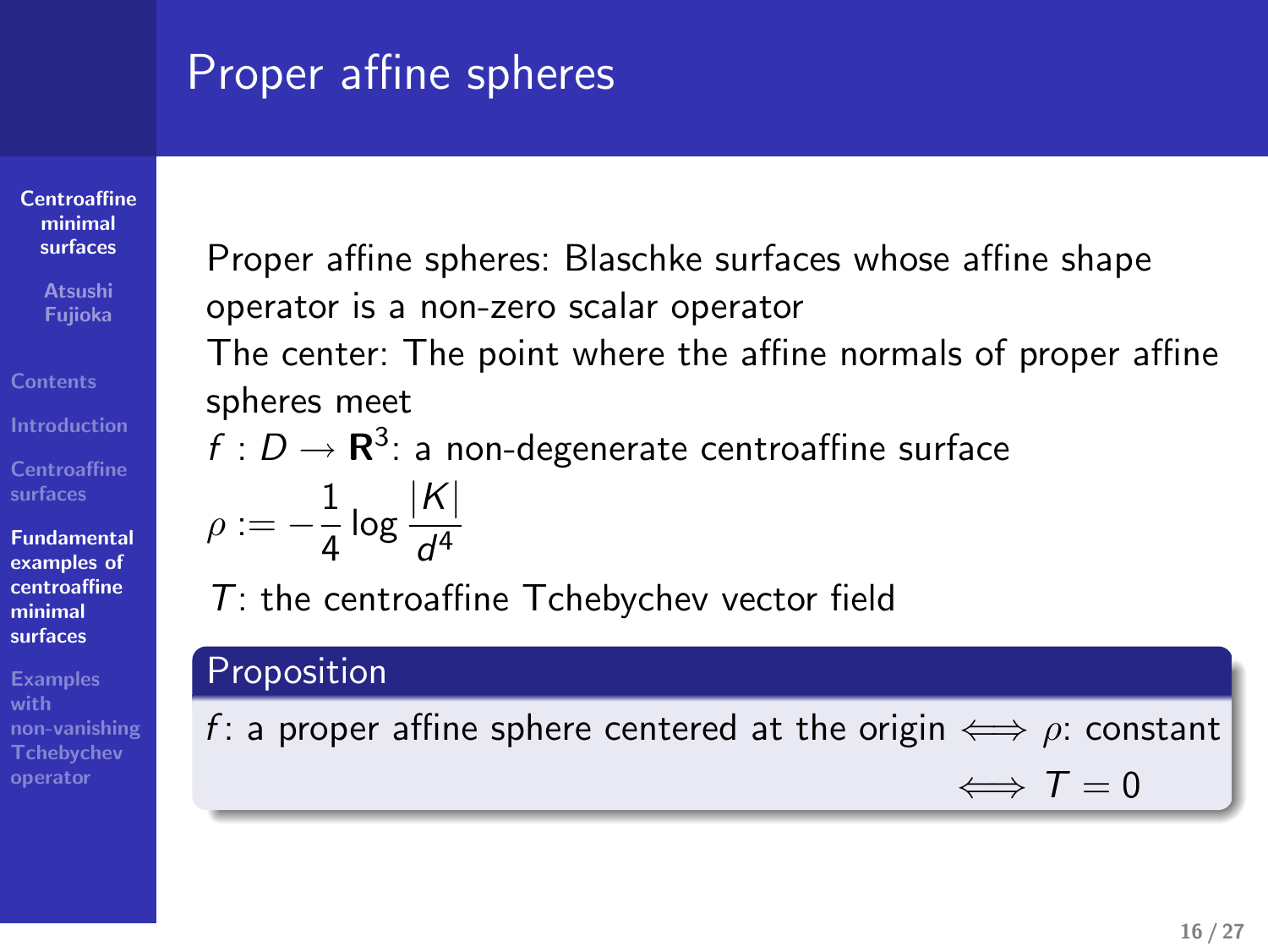# Flat proper affine spheres

**Centroaffine minimal surfaces**

**Atsushi Fujioka**

**Centroaffine surfaces**

**Fundamental examples of centroaffine minimal surfaces**

**Examples with non-vanishing Tchebychev operator**

 $f: D \to \mathbf{R}^3$ : a proper affine sphere centered at the origin In the following, we put  $f = (X, Y, Z)$ , if necessary. We consider centroaffine surfaces modulo centroaffine congruence.

| Theorem (cf. M. A. Magid-P. J. Ryan 1990), |
|--------------------------------------------|
| If $f$ is flat, we have the following:     |
| 1: $XYZ = 1$ (negative definite)           |
| 2: $(X^2 + Y^2)Z = 1$ (indefinite)         |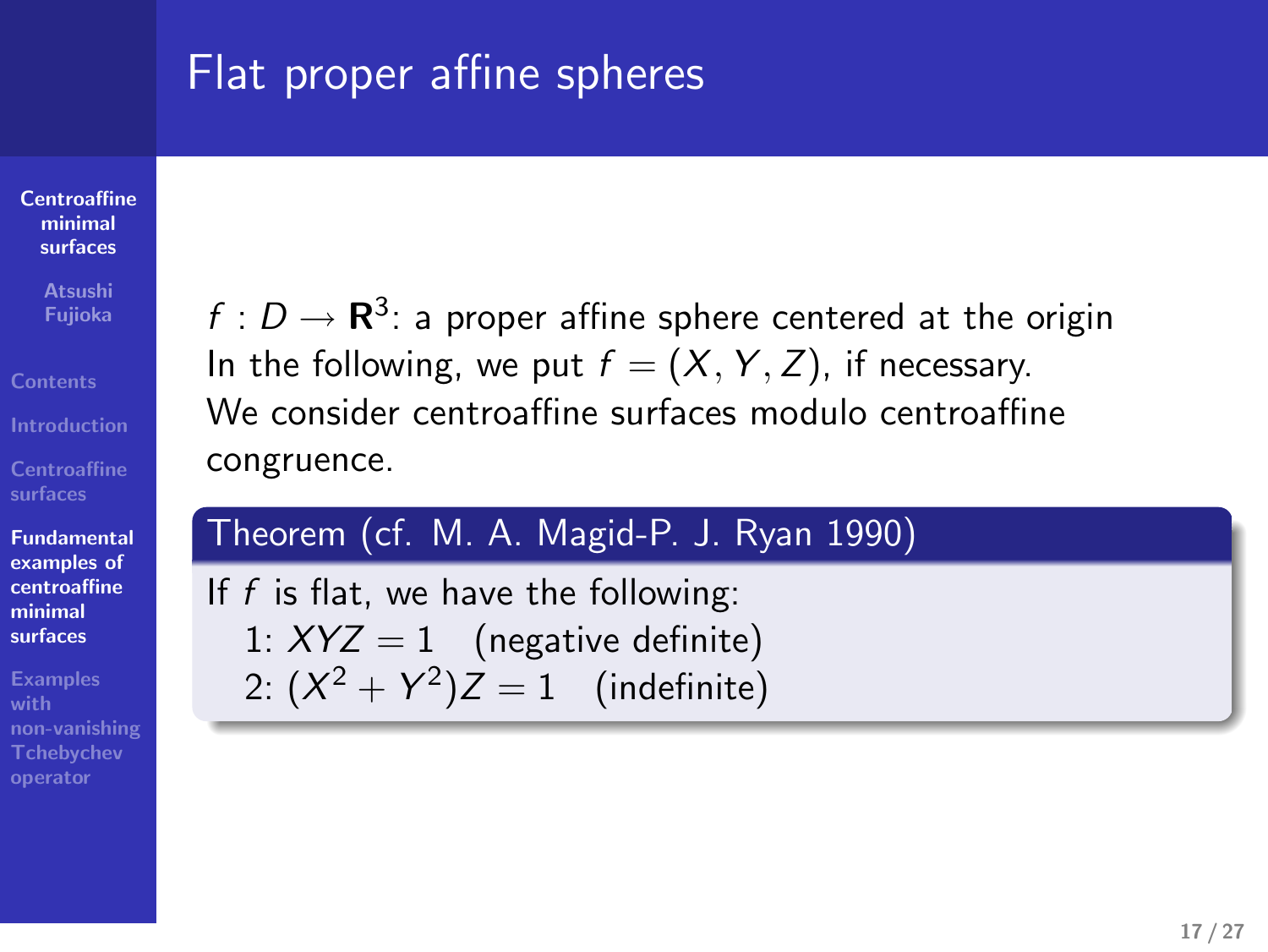# Proper affine spheres with constant centroaffine scalar curvature *Proper affine spheres with constant centroaffine calar curvature<br>calar curvature ...<br>* $\theta = \mathbf{R}^2$  *, a mone affine sphere, censored at the origin<br>* $\theta$ *, the curvature scalar curvature* Proper affine spheres with constant centroaffine<br>Calar curvature<br> $f: D \to \mathbb{R}^3$ : a proper affine sphere centered at the origin<br>theorem (cf. U. Simon 1991). . .

**Centroaffine minimal surfaces**

**Atsushi Fujioka**

**Centroaffine surfaces Fundamental examples of centroaffine minimal**

**surfaces with non-vanishing Tchebychev operator** If  $\kappa$  is constant, then  $\kappa = 0, 1$ .

 $f:D\to{\bf R}^3$ : a proper affine sphere centered at the origin

If  $\kappa = 1$ , we have the following:

- 1: Ellipsoids centered at the origin (positive definite)
- 2: Hyperboloid of two sheets centered at the origin (negative definite)

3: 
$$
f = A'(u) + vA(u)
$$
, A is any  $\mathbb{R}^3$ -valued function s.t.  
det  $\begin{pmatrix} A \\ A' \\ A'' \end{pmatrix}$  is non-zero constant. (indefinite)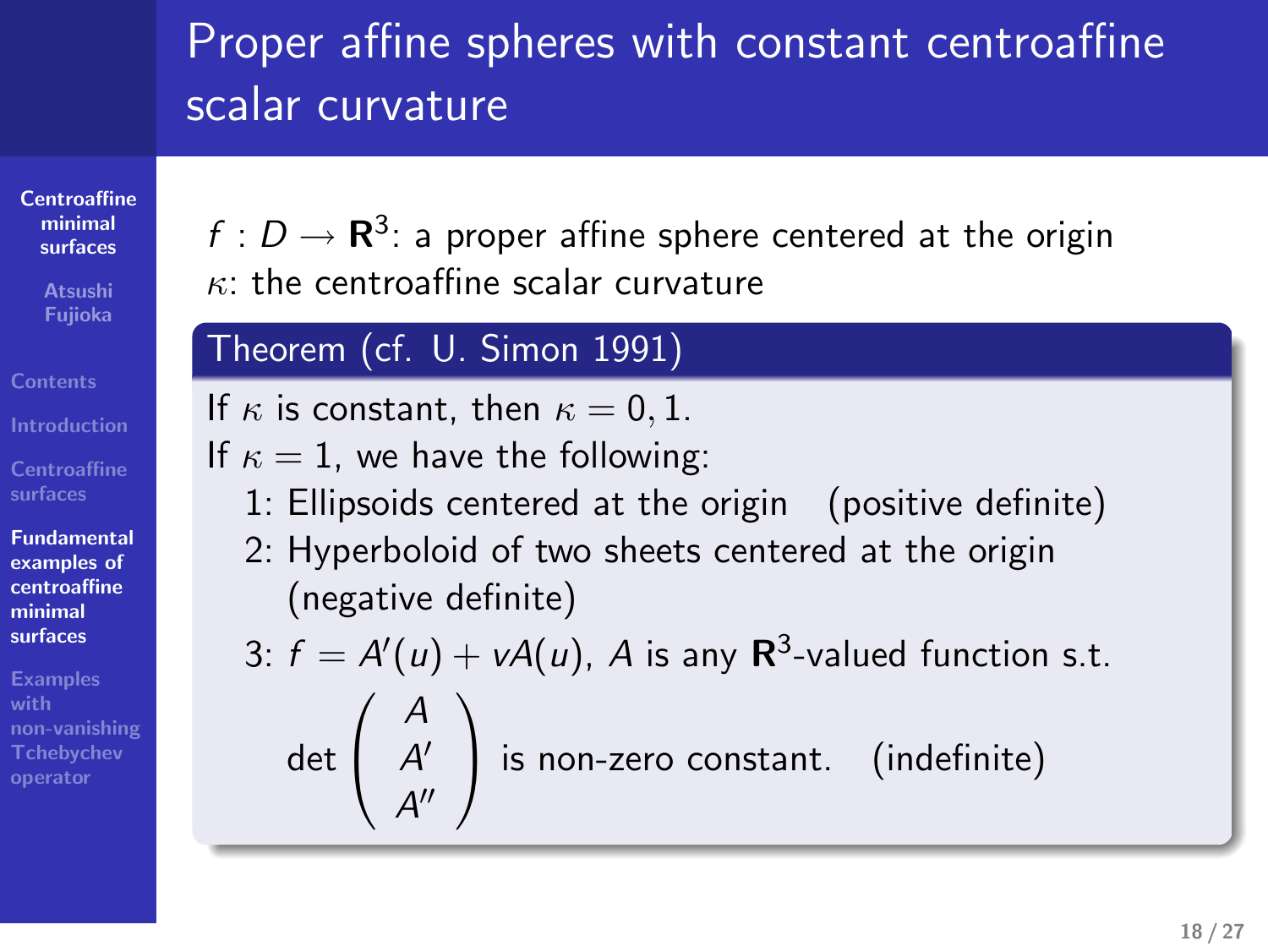# Centroaffine surfaces with vanishing centroaffine Tchebychev operator

#### Theorem (H. L. Liu-C. P. Wang 1995)

**Centroaffine minimal surfaces Atsushi Fujioka**

**Contents Introduction** 

**surfaces Fundamental examples of centroaffine minimal surfaces Examples**

**non-vanishing Tchebychev operator**

If *∇hT* = 0, except the above examples, we have the following: In 1*∼*3, *a, b, c ∈* **R**. 1:  $X^a Y^b Z^c = 1$ ,  $abc(a + b + c) \neq 0$ 2:  $\left\{ \exp \left( -a \tan^{-1} \frac{X}{Y} \right) \right\} (X^2 + Y^2)^b Z^c = 1$  $c(2b + c)(a^2 + b^2) \neq 0$ 3:  $\overline{Z} = -X(a \log X + b \log Y), b(a + b) \neq 0$ 4:  $Z = \pm X \log X + \frac{Y^2}{Y}$ *X* 5:  $f = (e^x, A_1(x)e^y, A_2(x)e^y)$ ,  $A_1$  and  $A_2$  are any linearly independent solutions to the differential equation:  $A'' - A' - a(x)A = 0$  for any function  $a = a(x)$ .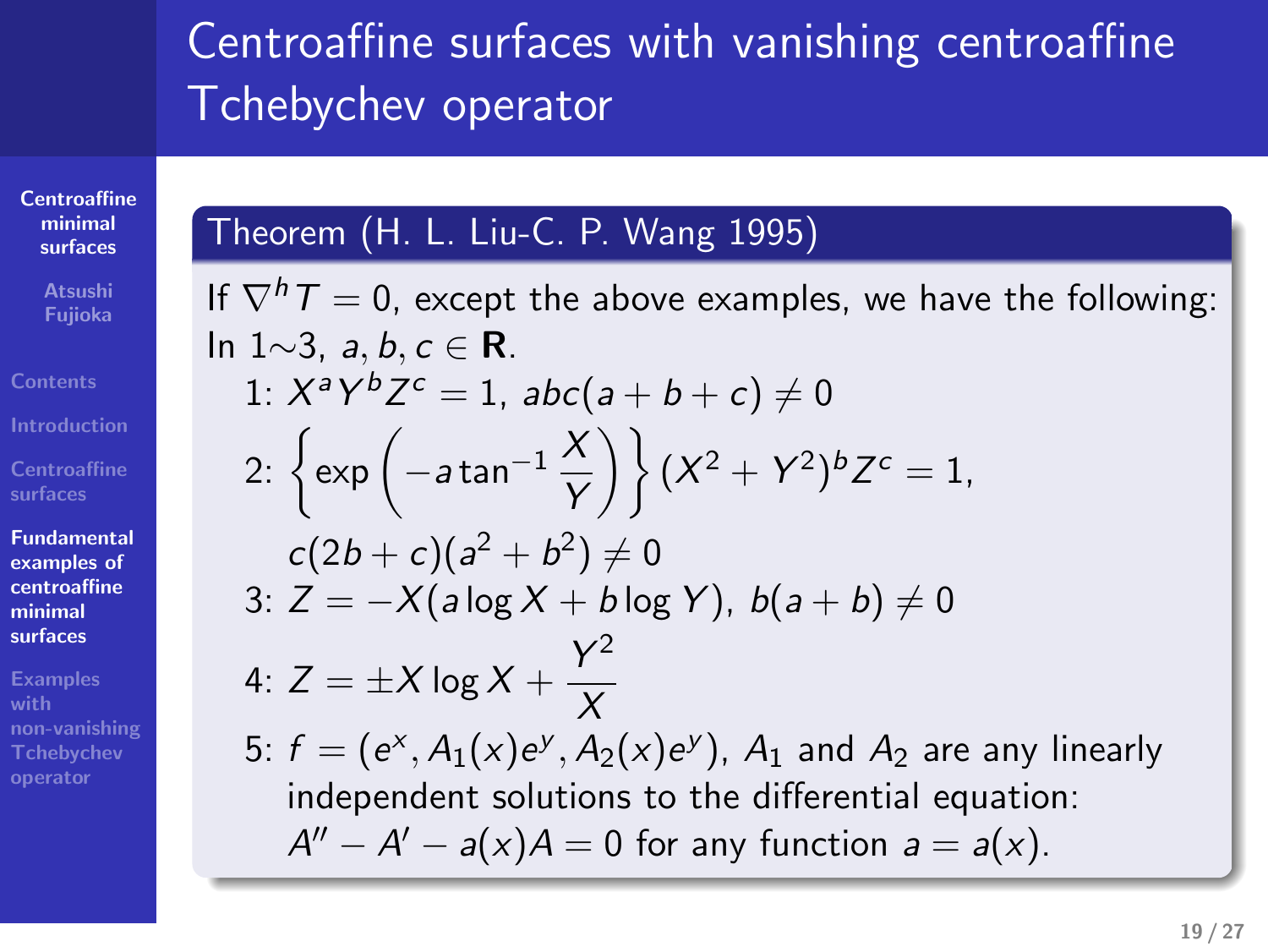# Solutions to equation of associativity

All the examples  $1 \sim 5$  in Theorem due to Liu-Wang are flat. *∼*5 in Theorem due to Liu-Wang are flat. . iolutions to equation of associativity<br>All the examples  $1 \circ 5$  in Theorem due to Lie-Wang are flat.<br>Proposition

**Centroaffine minimal surfaces**

**Atsushi Fujioka**

**Centroaffine surfaces Fundamental examples of centroaffine minimal surfaces**

**Examples with non-vanishing Tchebychev operator** . . Solutions to equation of associativity (5) corresponding to  $\sin$ definite flat centroaffine surfaces with  $\nabla^h T=0$  are one of the following:

1: 
$$
g = \frac{\alpha}{6}x^3 + \frac{\beta}{6}y^3 + \frac{c_1}{2}x^2y + \frac{c_2}{2}xy^2
$$
  
\n+(any polynomials of x and y with degree  $\leq 2$ )  
\n $\alpha, \beta \in \mathbb{R} \setminus \{0\}, c_1, c_2 \in \mathbb{R}, \alpha\beta - c_1c_2 + 1 = 0$   
\n2: By changing x and y, if necessary,  
\n $g = \frac{c_1}{2}x^2y + \frac{c_2}{2}xy^2 + c_3xy + \text{(any function of x)}$   
\n+(any polynomial of y with degree  $\leq 2$ )  
\n $c_1, c_2, c_3 \in \mathbb{R}, c_1c_2 = 1$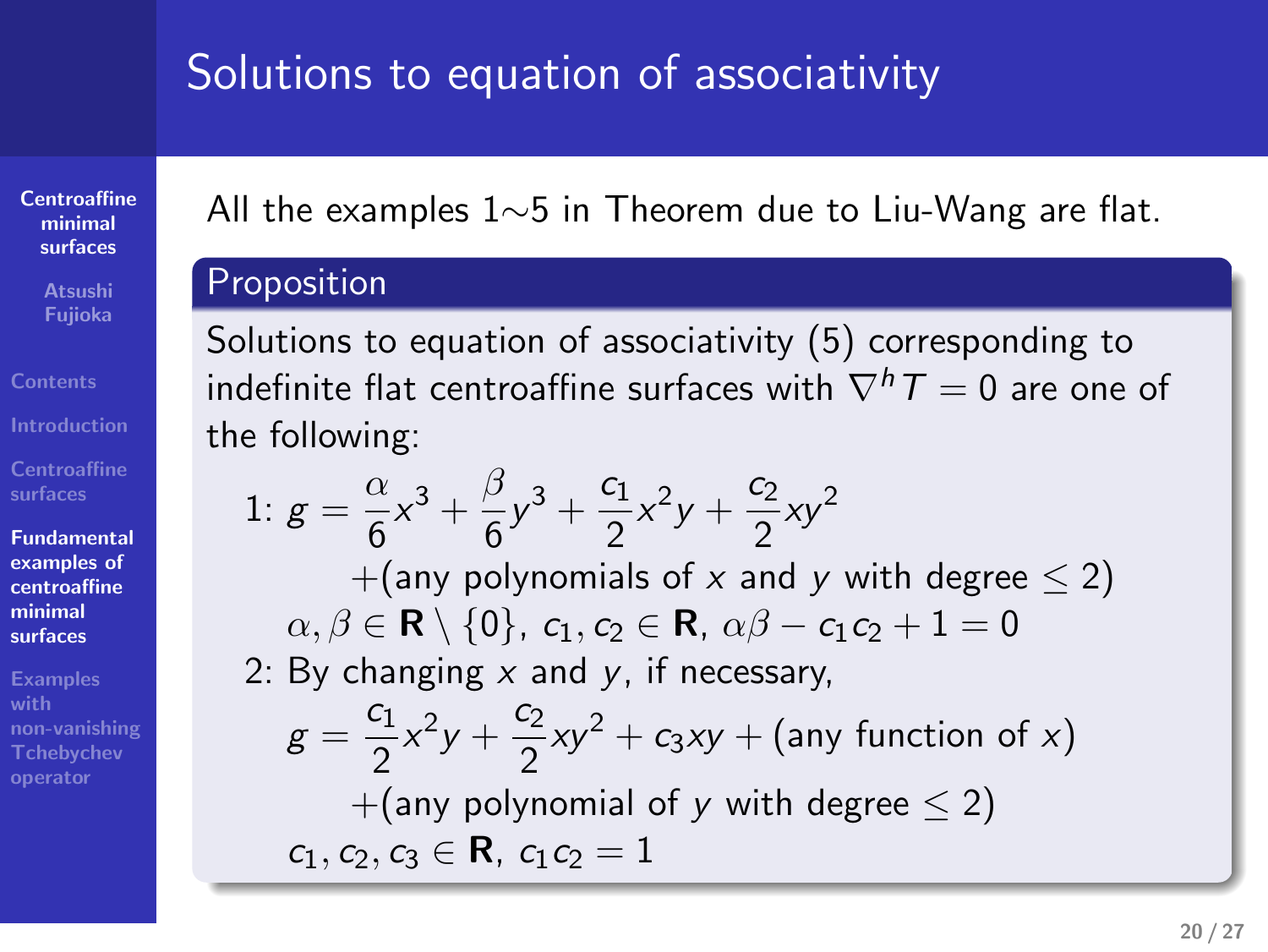# Examples with constant centroaffine scalar curvature

*◦* 2006 F: Classification of centroaffine minimal surfaces with constant *κ* under the assumption on some cubic differentials

*u u*cos *v*,  $\frac{e^{-u}}{u}$ 

 $\frac{-u}{u}$  sin *v*, 1 –  $\frac{1}{u}$ 

*u*  $\setminus$ 

- **Centroaffine minimal surfaces**
- **Atsushi Fujioka**
- **Contents Introduction**
- **Centroaffine surfaces**

**examples of centroaffine minimal**

#### **Examples with non-vanishing Tchebychev**

**operator**

*◦ T* is an eigenvector of *∇hT* (cf. 2004 L. Vrancken)

*◦* Centroaffine minimal *⇐⇒* tr*∇hT* = 0 *◦* All the above examples: *∇hT* = 0

*◦* Obtained new examples. (*∇hT 6*= 0)

 $f = \left(\frac{e^{-u}}{u}\right)$ 

*◦* Indefinite case:

 $\circ$   $\kappa = 1$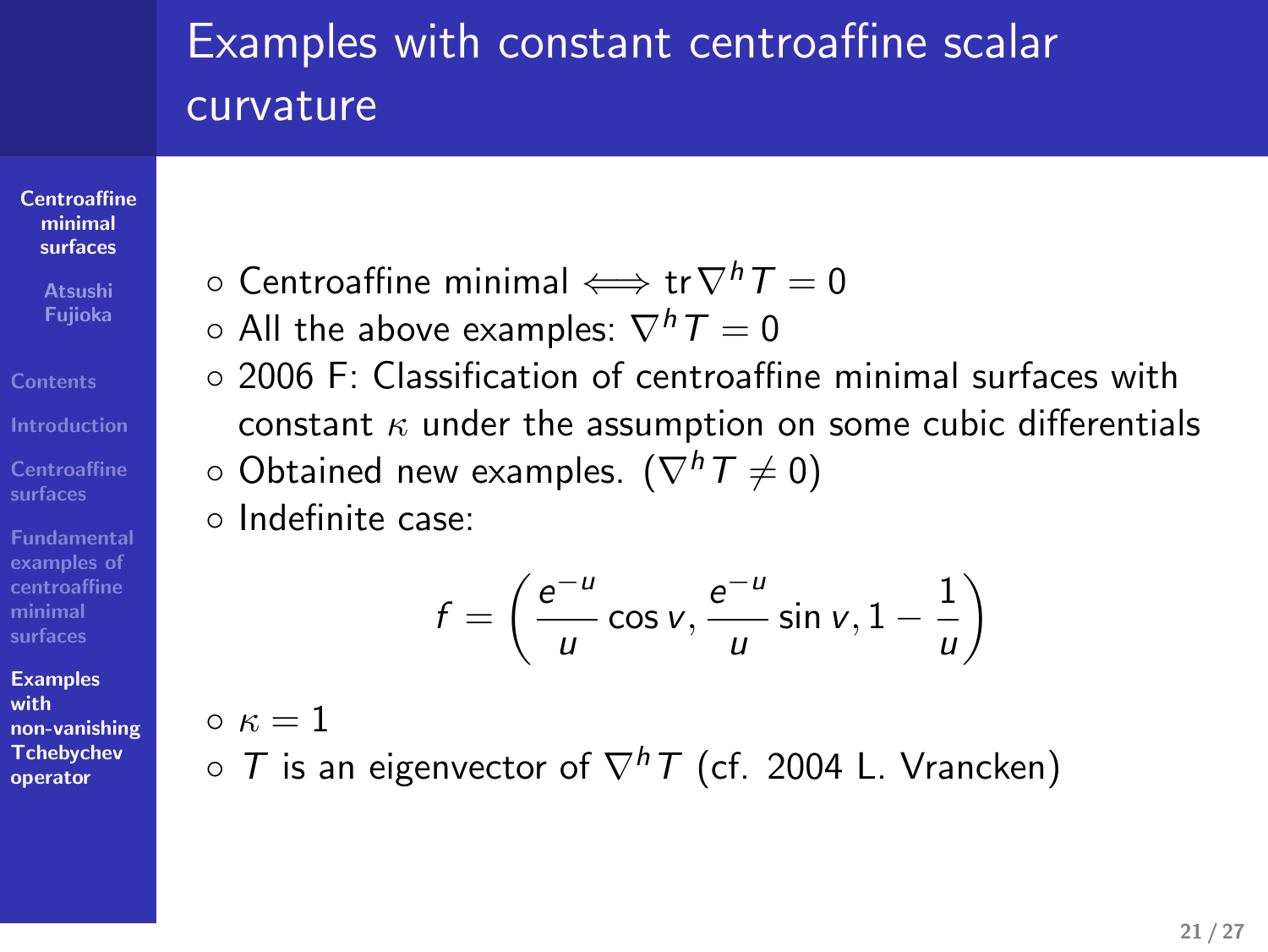# Ruled surface

- **Centroaffine minimal surfaces**
- **Atsushi Fujioka**
- 

**Centroaffine Fundamental examples of**

**centroaffine minimal surfaces**

**Examples with non-vanishing Tchebychev operator**

- *◦* 2009 F: Classification of centroaffine minimal surfaces with constant *κ* such that *∇hT* is not diagonalizable
	- *◦* 2010 F: Classification of centroaffine minimal surfaces with constant *κ* and constant Pick function
	- *◦* Pick function:

$$
J = \frac{1}{2} ||C||^2 = \frac{1}{2} h_{kr} h^{ip} h^{jq} C_{ij}^k C_{pq}^r
$$
 (C: the difference tensor)

*◦* In both classification, obtained new examples with *κ* = 0*,* 1. *◦* One is a ruled suface:

 $f = A'(u) + vA(u)$ , *A* is an **R**<sup>3</sup>-valued function such that d  $\sqrt{ }$ *A*  $\setminus$ 

$$
\det\left(\begin{array}{c}A\\A'\\A''\end{array}\right)\neq 0
$$

 $\circ$   $\kappa = 1, J = 0$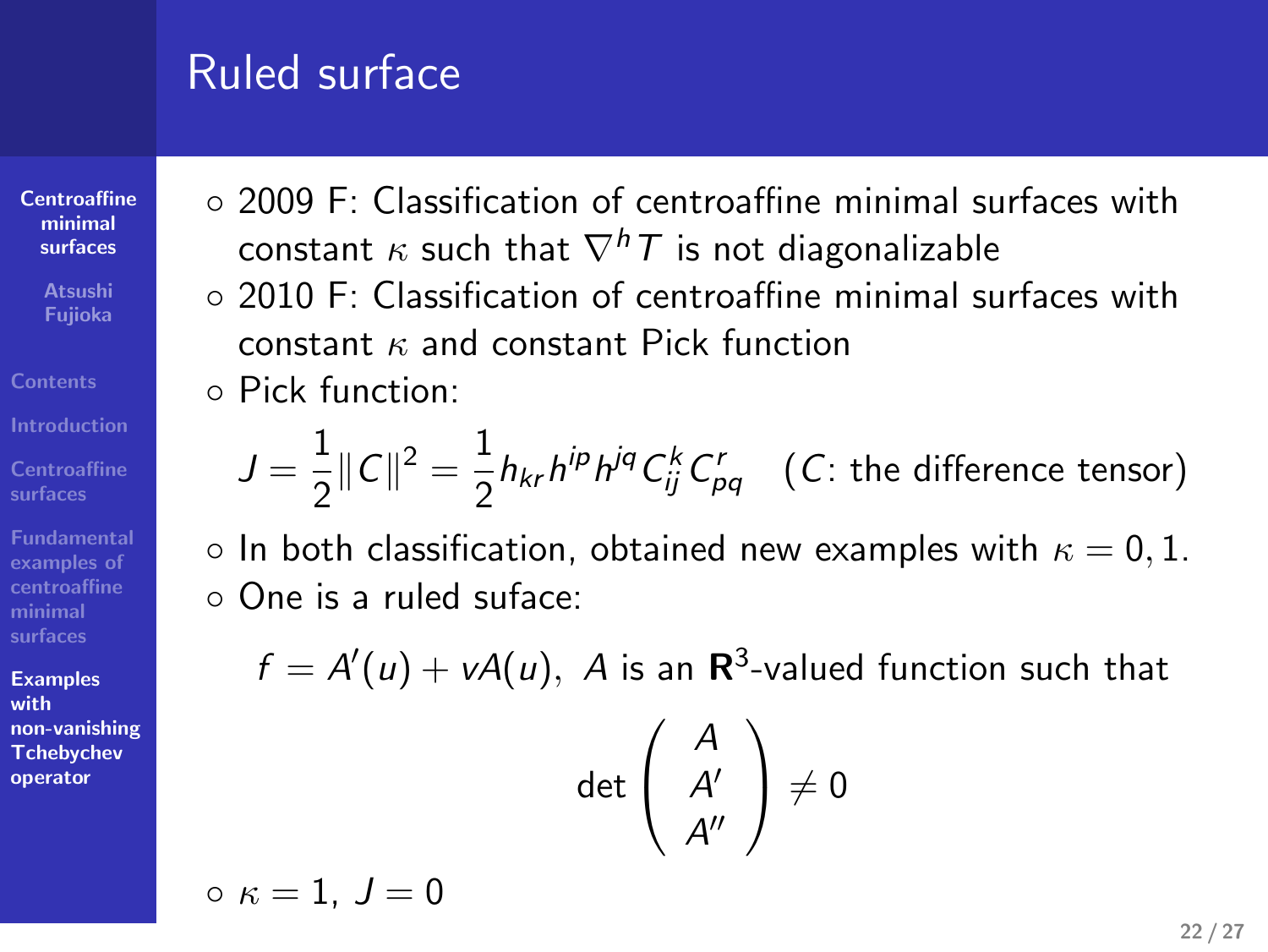# Flat example

**Centroaffine minimal surfaces**

**Atsushi Fujioka**

**Centroaffine surfaces Fundamental examples of centroaffine minimal surfaces**

**Examples with**

**non-vanishing Tchebychev operator**

*◦ J* = *−*1

*◦* Another example is flat. (*κ* = 0)

$$
\circ f = \left( \sum_{n=0}^{\infty} \varphi_{n,1}(x) y^n, \sum_{n=0}^{\infty} \varphi_{n,2}(x) y^n, \sum_{n=0}^{\infty} \varphi_{n,3}(x) y^n \right)
$$

 $(x, y)$ : asymptotic line coordinates around  $(x_0, 0)$  such that  $x_0 \neq 0$ 

*ϕ*0*,*1*, ϕ*0*,*2*, ϕ*0*,*3: Linearly independent solutions to the differential equation:

$$
x\varphi''' + \varphi'' - \varphi = 0 \tag{6}
$$

$$
\varphi_{n+1,i} = \frac{x}{n+1} \varphi''_{n,i} \quad (i = 1, 2, 3)
$$
  

$$
J = -1
$$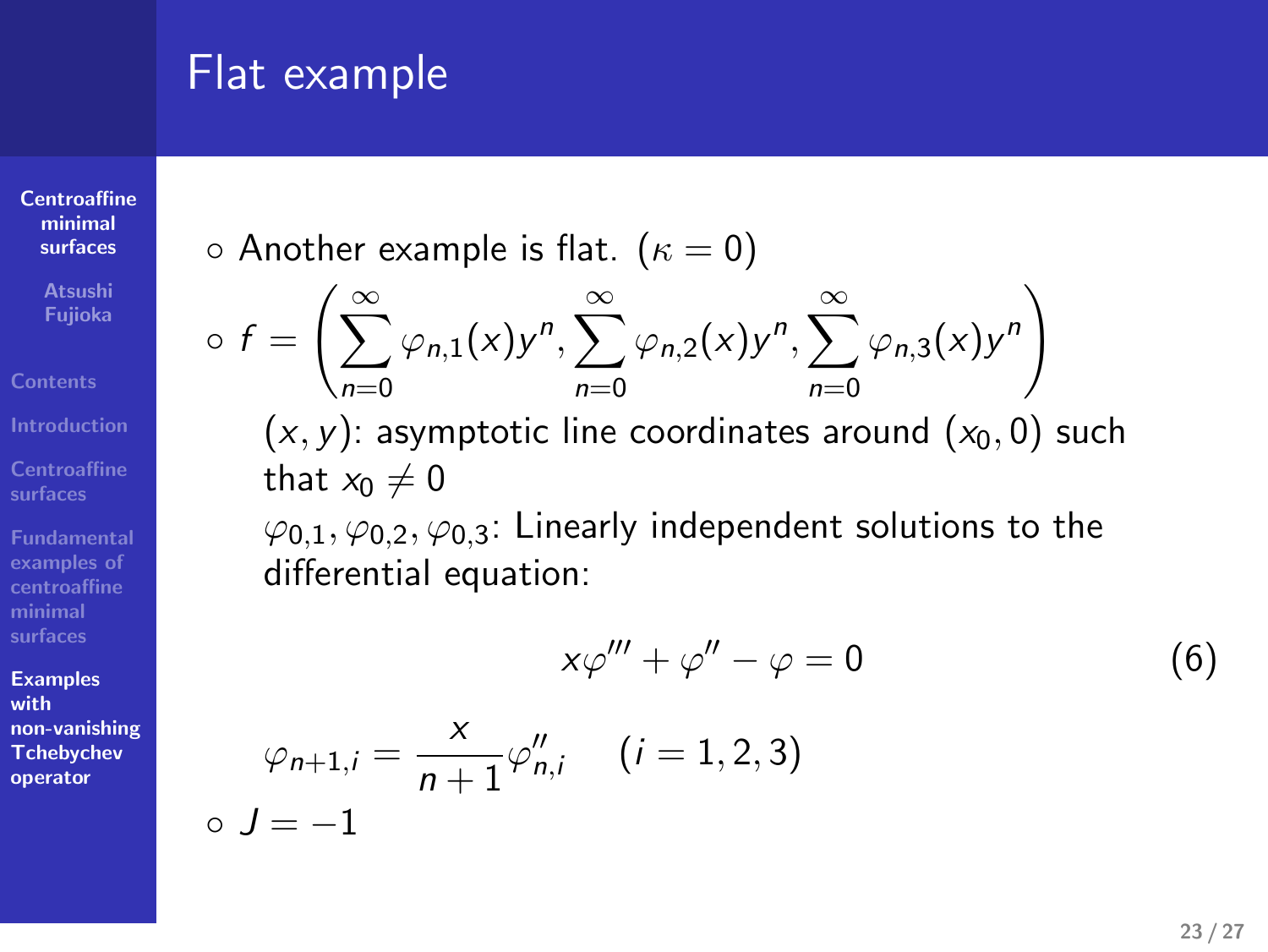# Solution to equation of associativity

**Centroaffine minimal surfaces**

# **Atsushi Fujioka**

**Centroaffine surfaces**

**Fundamental examples of centroaffine minimal surfaces Examples with**

**non-vanishing Tchebychev operator**

# **Proposition**

By changing the coordinates, if necessary, solution to equation of associativity (5) corresponding to the above example is

$$
g = \frac{1}{6}x^3y - \frac{1}{2}y^2 \log y
$$

+(any polynomials of *x* and *y* with degree *≤* 2)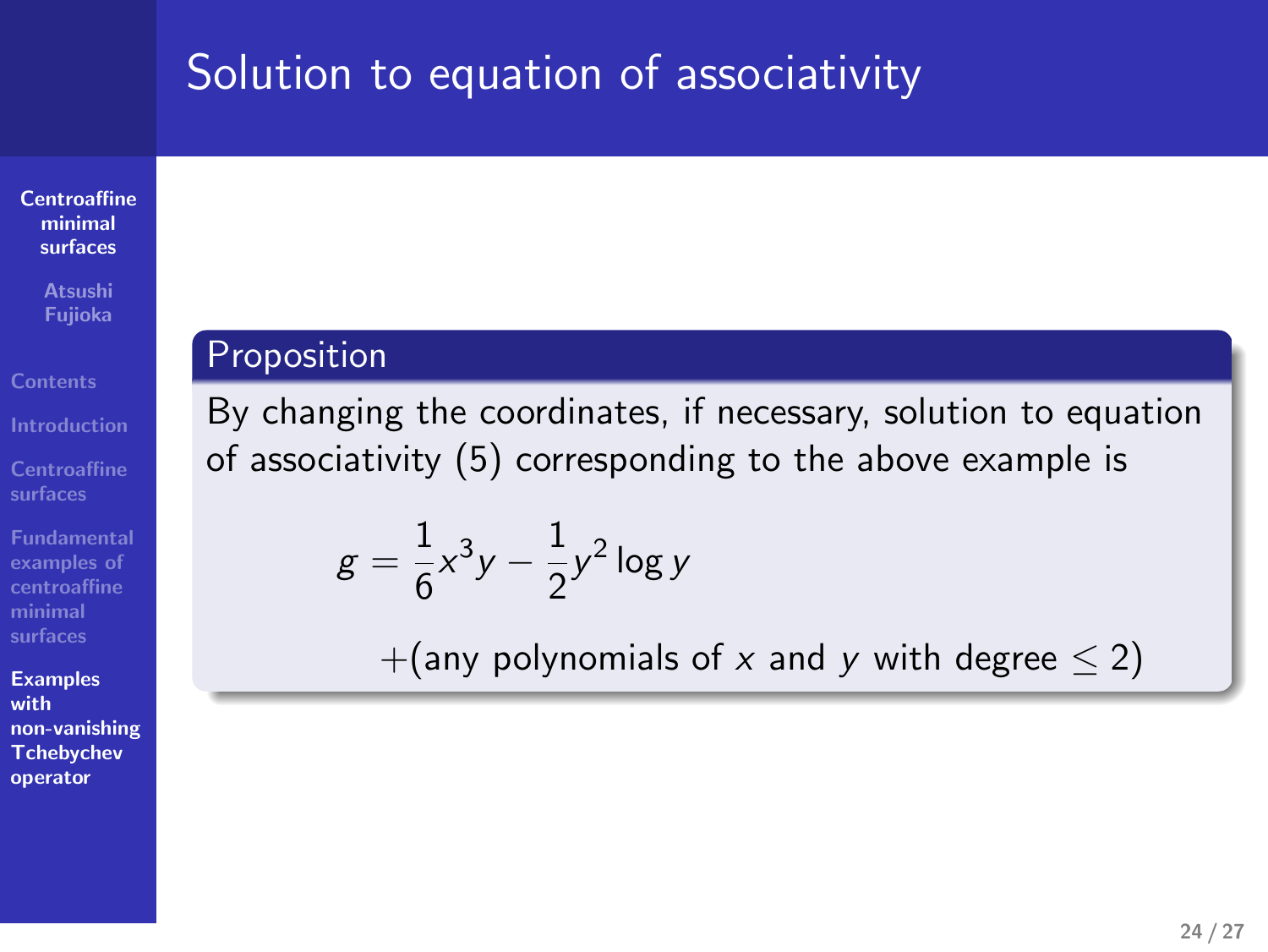# Solution to the third order differential equaiton

**Centroaffine minimal surfaces**

**Atsushi Fujioka**

**Centroaffine surfaces Fundamental examples of centroaffine minimal surfaces**

**Examples with non-vanishing Tchebychev operator** The differential equation (6) can be solved by using Meijer G-functions:

$$
\varphi = c_1 G_{0,3}^{2,0} \left( \frac{x^2}{8} \left| \frac{1}{\frac{1}{2}, \frac{1}{2}, 0} \right) + ic_2 G_{0,3}^{1,0} \left( -\frac{x^2}{8} \left| \frac{1}{\frac{1}{2}, \frac{1}{2}, 0} \right) \right) + c_3 G_{0,3}^{1,0} \left( -\frac{x^2}{8} \left| \frac{1}{0, \frac{1}{2}, \frac{1}{2}} \right) \right) \quad (c_1, c_2, c_3 \in \mathbf{R})
$$

The second and the third terms can be written by using the generalized hypergeometric function <sup>0</sup>*F*2.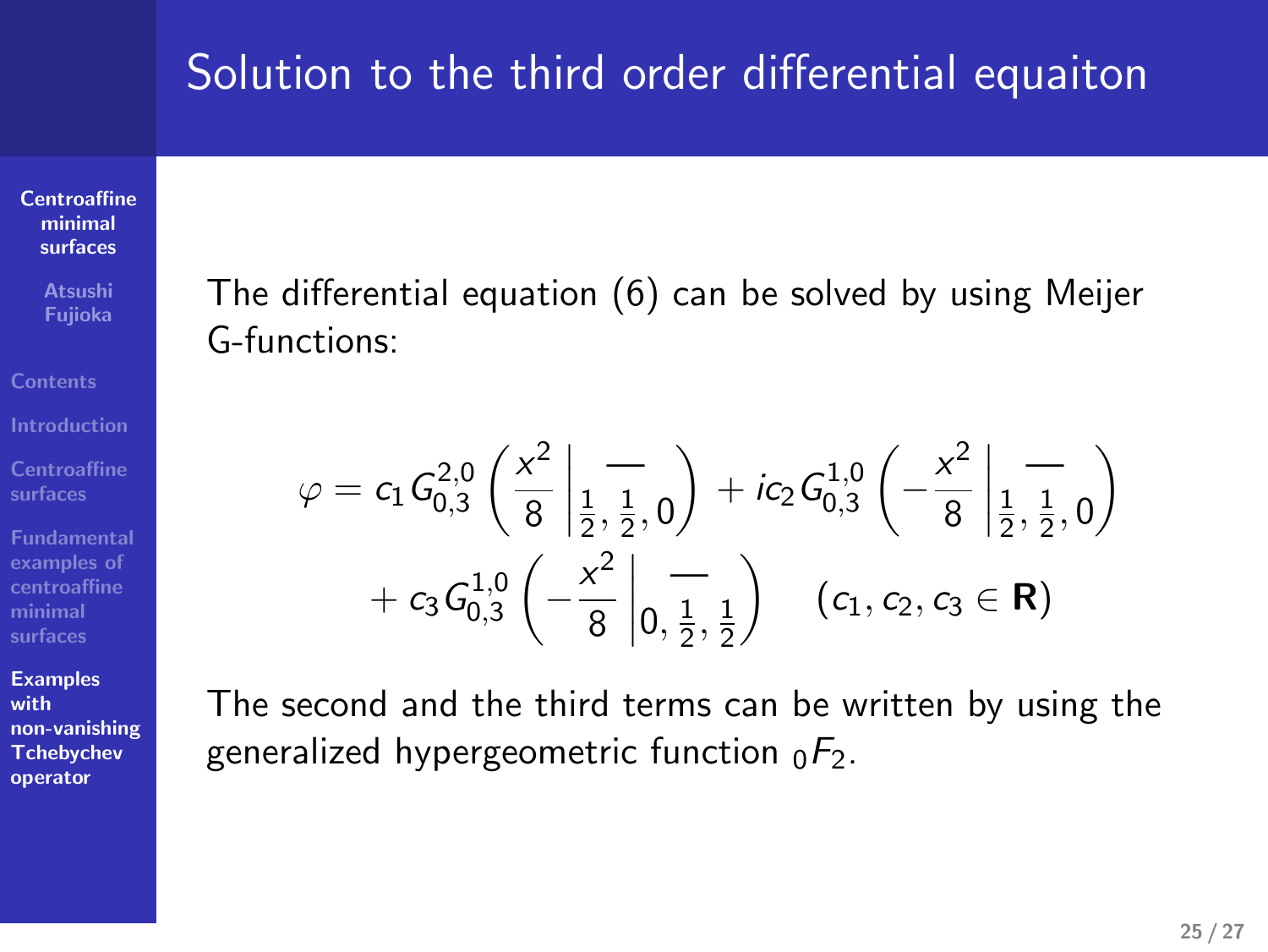# Meijer G-function

*◦* Meijer G-function:

 $=\frac{1}{2}$ 2*πi*

( *z* 

∫ *L*

*a*1*, . . . , a<sup>p</sup>*  $b_1, \ldots, b_q$ 

> ∏*m j*=1

∏ *q*

*j*=*m*+1

 $\setminus$ 

*G m,n p,q*

**Centroaffine minimal surfaces**

**Atsushi Fujioka**

**Introduction**

**Centroaffine surfaces examples of centroaffine minimal surfaces**

**Examples with**

**non-vanishing Tchebychev operator**

 $\Gamma(1-b_j-s)\prod$ 

Γ(*b<sup>j</sup>* + *s*) ∏*n*

*j*=1

 $\Gamma(1-a_j-s)$ 

Γ(*a<sup>j</sup>* + *s*)

*z −s ds*

*p*

*j*=*n*+1